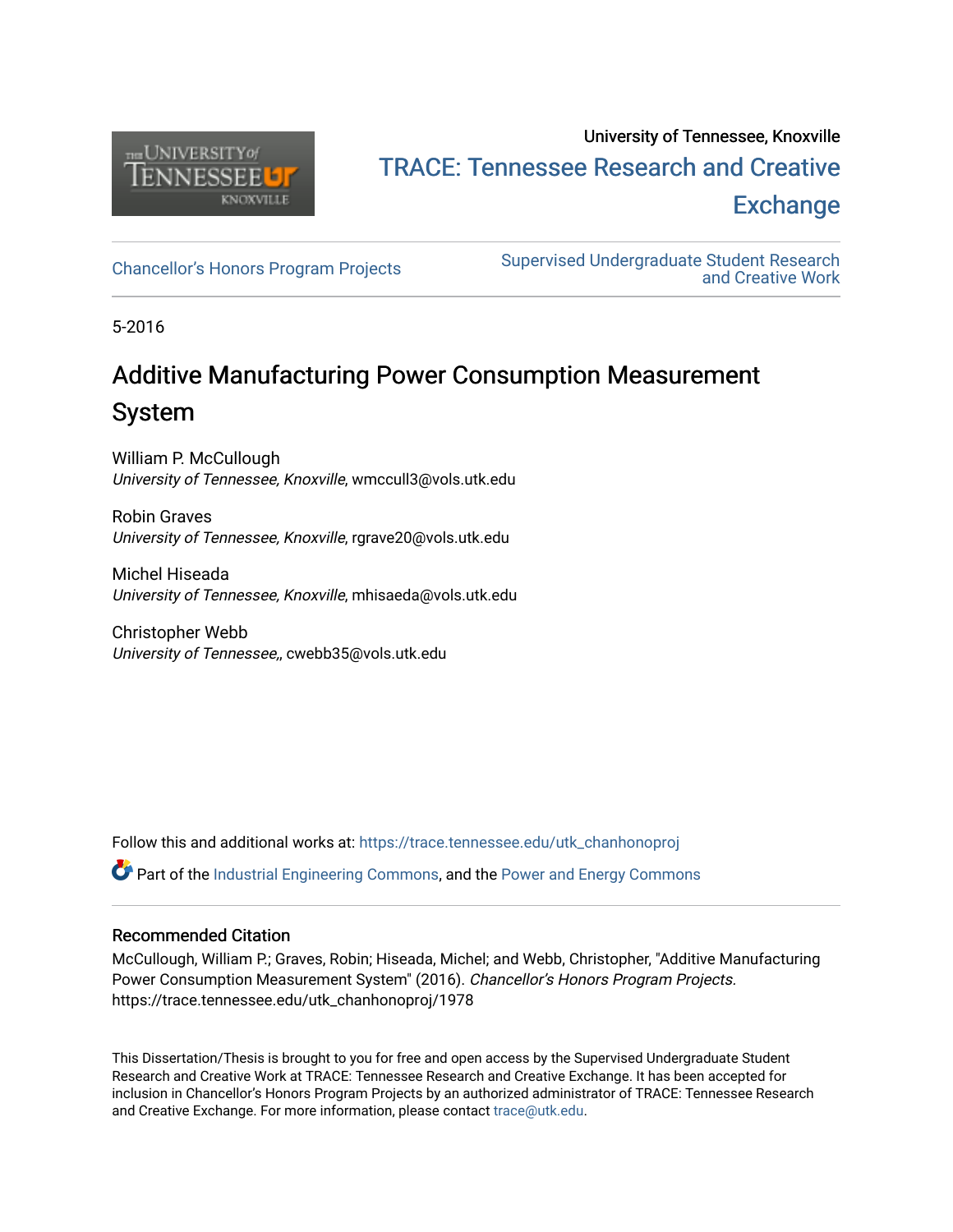# Final Report

### **Additive Manufacturing Power Consumption Measurement System**

IE 422 Senior Design Capstone Team

> Class Team Members: Robin Graves Michel Hisaeda Parker McCullough Daniel Webb

High School STEM Team Member: Lizzy Noon



Revised: 5/9/2016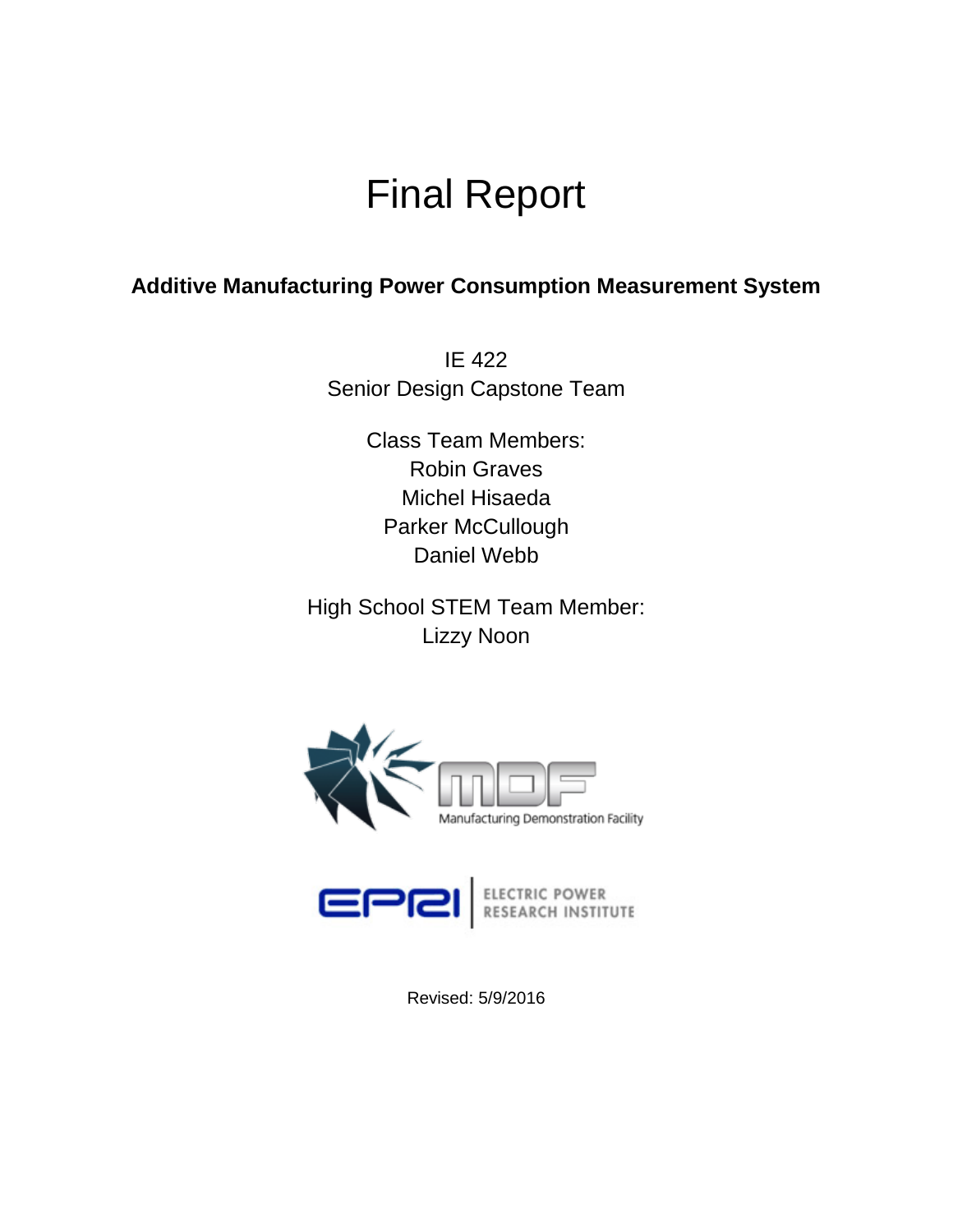## **Table of Contents**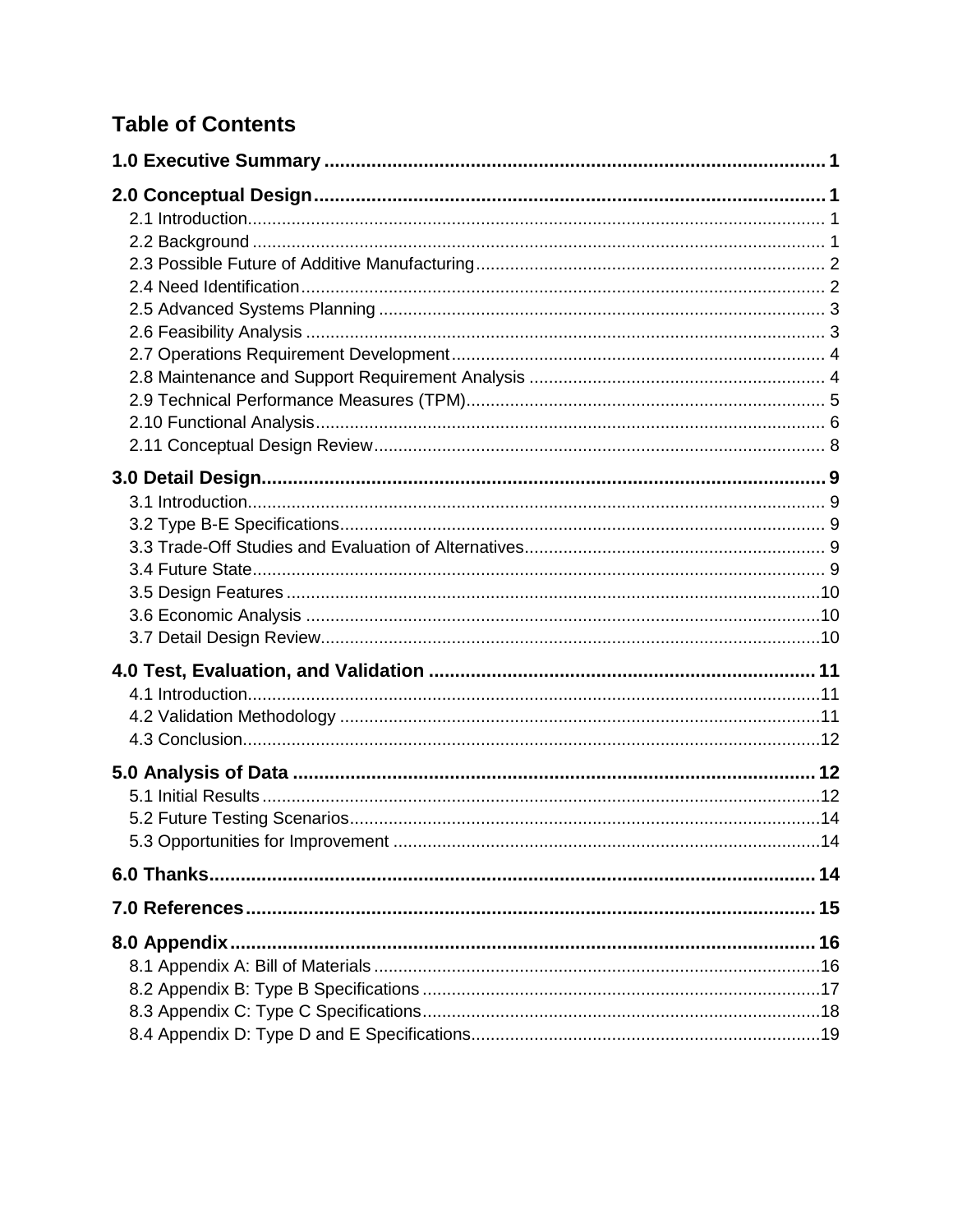## 1.0 Executive Summary

This project was commissioned first to create a device to read and record the power consumption of various additive manufacturing machines. This idea was generated with the hope of using this data to compare additive manufacturing of parts to conventional manufacturing of parts. The project team was tasked with the research and design of this project. The systems engineering design process was followed, as described by Blanchard in the textbook used for the senior design capstone course. Details pertaining to this process, including conceptual design, detail design, production, construction, operation, and analysis are detailed in this report.

## 2.0 Conceptual Design

### 2.1 Introduction

Beginning in September of 2015, the project team, which consisted of four undergraduate industrial engineering students and one high school senior, collaborated with the Electric Power Research Institute and the Manufacturing Demonstration Facility to design a device to collect power consumption data on the MDF's additive manufacturing machines. The Project Team set forth to follow the systems engineering design process and to produce the conceptual design during the fall semester. A large portion of the fall semester was spent planning and organizing at this phase. It is known that careful planning in the conceptual design phase of a system design project positively impacts the performance of a system. These potential impacts include reduced costs and time as well as lowered confusion among the parties involved. The conceptual design phase is the first and most critical stage of the systems engineering design process. This section of the report covers the steps involved in the conceptual design, beginning with need identification and ending with conceptual design review.

### 2.2 Background

The Manufacturing Demonstration Facility has a need to better understand the power consumption of its metal additive manufacturing (AM) machines. With assistance from the University of Tennessee, the MDF hopes to increase its working knowledge of exactly how much power goes into the creation of any one additive manufacturing part. This project will provide the foundation for future studies that will analyze the power consumption and determine if there is any correlation between power consumption, energy efficiency, and the quality of the additive manufacturing process. The Project Team will carry out this project with funding from EPRI.

To achieve this purpose, the Project Team will create a power consumption measurement system to observe the energy consumption factors and acquire and store data. The ARCAM, ExOne M-Flex, Renishaw and DM3D additive manufacturing machines at MDF were candidates for this project. Initial priority was given to the ExOne M-Flex machine. Later, the team has potential to analyze the data and determine if there are any correlations between the energy consumption and quality factors.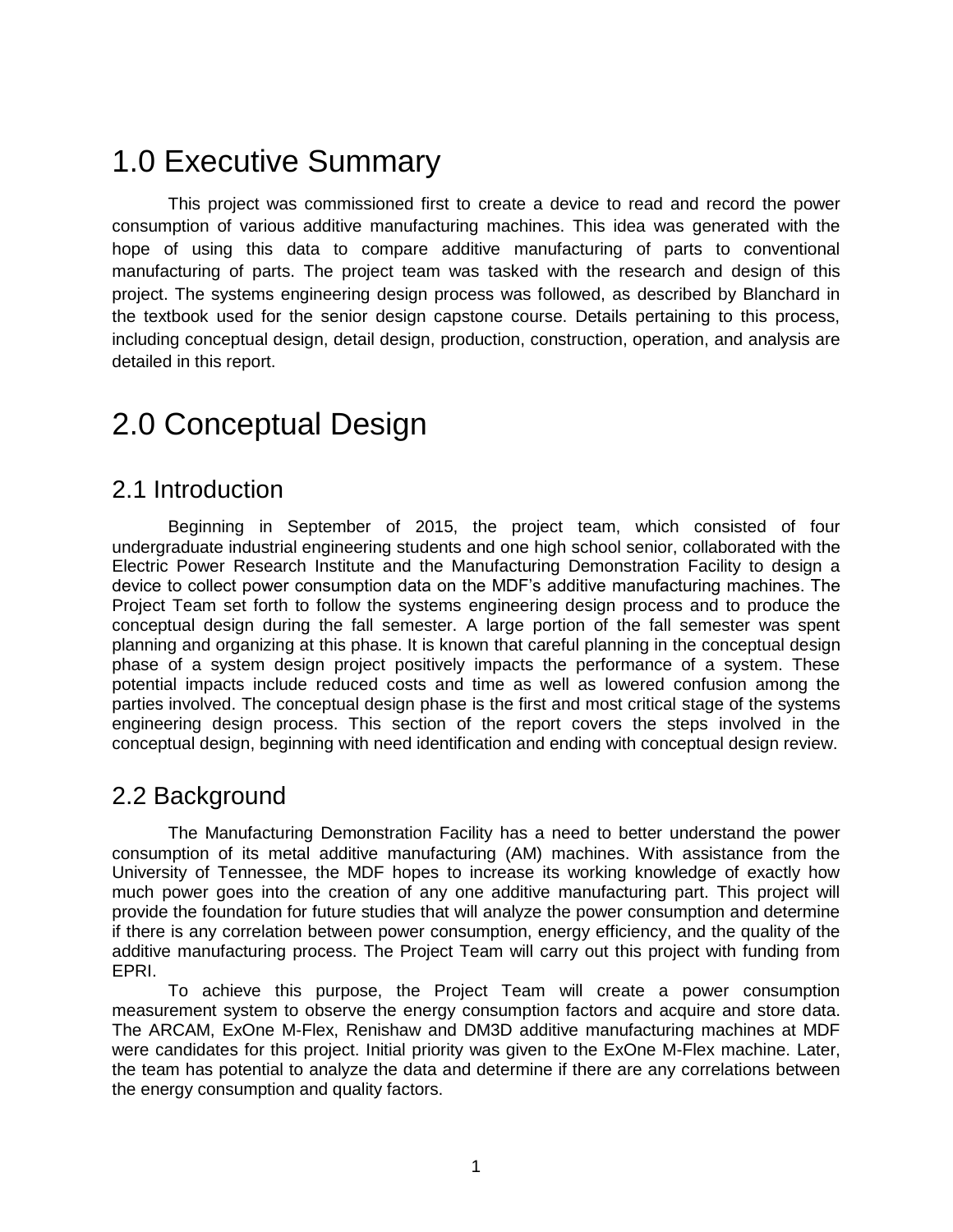## 2.3 Possible Future of Additive Manufacturing

Currently additive manufacturing is used mostly for prototyping. The ability of 3D printers to make very complex geometries and the ability to reduce the weight of products has manufacturers considering from switching from CNC type machines to additive manufacturing. Additive manufacturing has already proven that the strength and properties of the parts made either meet or exceed the existing conventional made parts. Knowing the life cycle cost of these parts will help to complete the picture for additive manufacturing and help move it from prototyping to mainstream production (Huang and Riddle).

## 2.4 Need Identification

When attempting a project, it is critical to identify customer needs clearly. In the case of the AMPCMS project, the customer needs were conveyed through concerns voiced by a joint relationship between the University of Tennessee and the Manufacturing Demonstration Facility. This customer entity was unique in that it was created for research purposes, rather than business endeavors. Because of this, student members of the Project Team were required to contact multiple sources for information.

It was made clear to the Project Team that MDF was unable to monitor the amount of power consumption for its additive manufacturing machines, such as those shown in Figure 2.4. Data collection for power consumption was needed to determine the true cost of the additive manufacturing process and provide grounds for further research, particularly life cycle cost. This was identified as the most critical need and led to the development of the project mission statement.



Figure 2.4: Arcam Q10 AM Machine (Left) and M-Flex ExOne AM Machine (Right)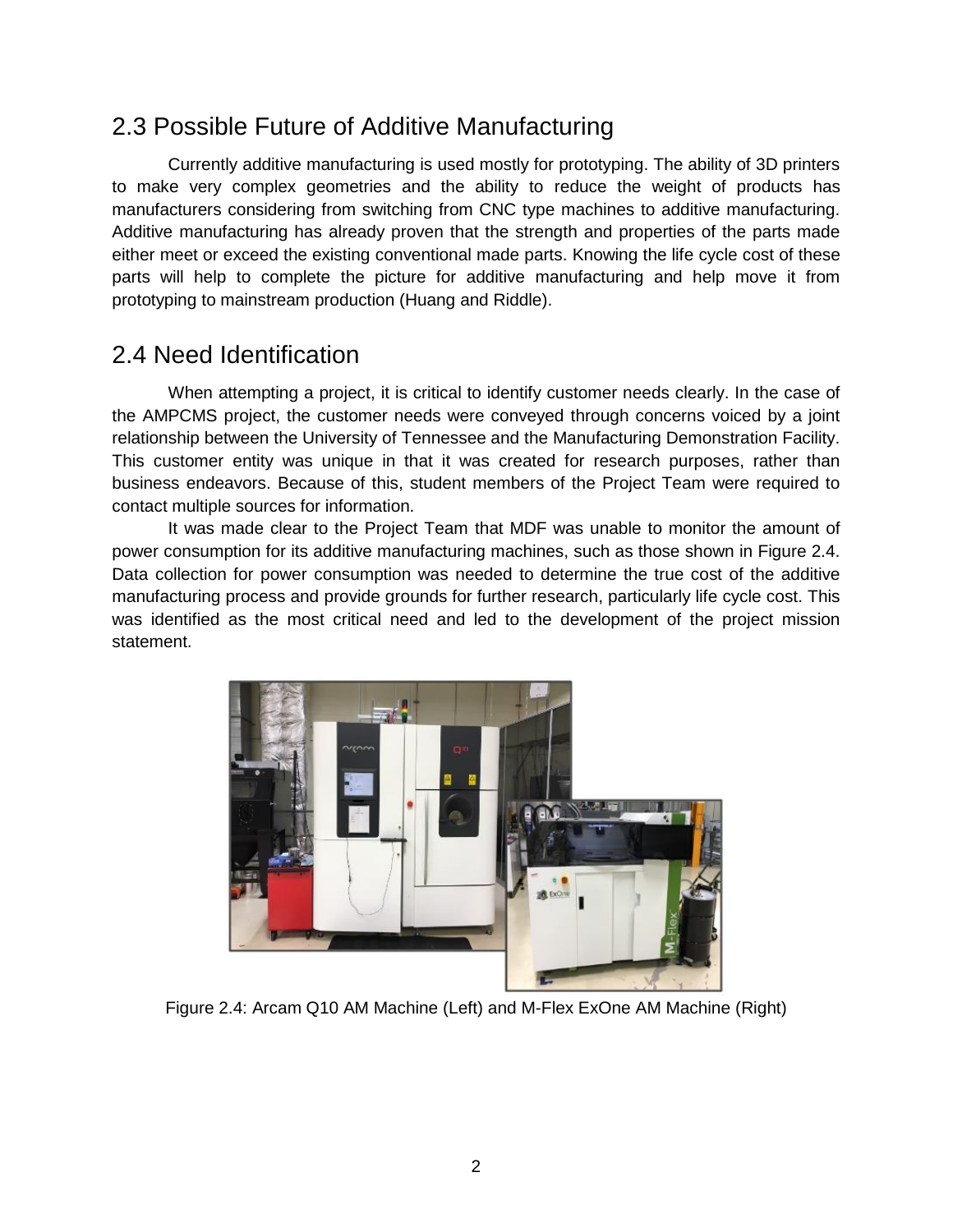### 2.5 Advanced Systems Planning

Following need identification, the project team began advanced systems planning. Advanced systems planning includes taking into account the project requirements and developing a project management plan (PMP), System Specification, and System Engineering Management Plan (SEMP). The PMP serves as an organizational tool by which all other actions of the project are driven. The System Specification defines the conceptual design clearly for use in preliminary and detail design, and the SEMP defines how these aspects of design are to be managed. The System Specification and SEMP work together to create a functional baseline for subsequent stages of design.

The project team created and submitted the PMP, System Specification, and SEMP documents during the fall semester. Figure 2.5 shows the Gantt chart used in the PMP to document the progress of the project. All stages of the project are denoted on the left column with their planned and actual durations located on the right. This chart guided the project team through the project and helped the team adhere to schedule. The project team met and updated this chart on a weekly basis.

| <b>Project Planner</b><br>% Complete (beyond plan)<br>Plan<br>% Complete<br>Actual (beyond plan) |                              |                                |                               |                |                                            |             |                 |                 |                 |             |             |              |              |                     |    |    |                                  |    |             |              |              |              |             |
|--------------------------------------------------------------------------------------------------|------------------------------|--------------------------------|-------------------------------|----------------|--------------------------------------------|-------------|-----------------|-----------------|-----------------|-------------|-------------|--------------|--------------|---------------------|----|----|----------------------------------|----|-------------|--------------|--------------|--------------|-------------|
| <b>ACTIVITY</b>                                                                                  | <b>PI AN</b><br><b>START</b> | <b>PLAN</b><br><b>DURATION</b> | <b>ACTUAL</b><br><b>START</b> | <b>ACTUAL</b>  | <b>PERCENT</b><br><b>DURATION COMPLETE</b> | 7-Dec<br>17 | $11$ -Jan<br>18 | $18$ -Jan<br>19 | $25$ -Jan<br>20 | 1-Feb<br>21 | 8-Feb<br>22 | 15-Feb<br>23 | 22-Feb<br>24 | <b>Feb-29</b><br>25 | 26 | 27 | 7-Mar 14-Mar 21-Mar 28-Mar<br>28 | 29 | 4-Apr<br>30 | 11-Apr<br>31 | 18-Apr<br>32 | 25-Apr<br>33 | 4-May<br>34 |
| <b>Conceptual Design</b>                                                                         |                              | 17                             |                               | 17             | 100%                                       |             |                 |                 |                 |             |             |              |              |                     |    |    |                                  |    |             |              |              |              |             |
| <b>Need Requirements</b>                                                                         | 3                            |                                |                               |                | 100%                                       |             |                 |                 |                 |             |             |              |              |                     |    |    |                                  |    |             |              |              |              |             |
| <b>System-level Functional Analysis</b>                                                          | 5                            |                                | 6                             | 4              | 100%                                       |             |                 |                 |                 |             |             |              |              |                     |    |    |                                  |    |             |              |              |              |             |
| <b>Requirement Allocation</b>                                                                    | q                            | 8                              | q                             | 9              | 100%                                       |             |                 |                 |                 |             |             |              |              |                     |    |    |                                  |    |             |              |              |              |             |
| <b>System Specification</b>                                                                      | 12                           | 6                              | 12                            | 6              | 100%                                       |             |                 |                 |                 |             |             |              |              |                     |    |    |                                  |    |             |              |              |              |             |
| Systems Engineering Management Plan                                                              | 14                           | $\overline{2}$                 | 14                            | Δ              | 100%                                       |             |                 |                 |                 |             |             |              |              |                     |    |    |                                  |    |             |              |              |              |             |
| <b>Test and Evaluation Master Plan</b>                                                           | 14                           | $\overline{2}$                 | 14                            | 4              | 100%                                       |             |                 |                 |                 |             |             |              |              |                     |    |    |                                  |    |             |              |              |              |             |
| <b>Preliminary Design</b>                                                                        | 18                           | 6                              | 18                            | 6              | 100%                                       |             |                 |                 |                 |             |             |              |              |                     |    |    |                                  |    |             |              |              |              |             |
| Choose inline power meter technology                                                             | 19                           | 5                              | 19                            | 5              | 100%                                       |             |                 |                 |                 |             |             |              |              |                     |    |    |                                  |    |             |              |              |              |             |
| Identify data acquisition system                                                                 | 20                           |                                | 20                            | $\mathbf{1}$   | 100%                                       |             |                 |                 |                 |             |             |              |              |                     |    |    |                                  |    |             |              |              |              |             |
| <b>Detail Design</b>                                                                             | 23                           | 3                              | 23                            | 3              | 100%                                       |             |                 |                 |                 |             |             |              |              |                     |    |    |                                  |    |             |              |              |              |             |
| Production/Construction                                                                          | 24                           | ٩                              | 27                            | R              | 100%                                       |             |                 |                 |                 |             |             |              |              |                     |    |    |                                  |    |             |              |              |              |             |
| <b>Test Schedule Creation for Data Collection</b>                                                | 27                           |                                | 28                            | $\overline{2}$ | 100%                                       |             |                 |                 |                 |             |             |              |              |                     |    |    |                                  |    |             |              |              |              |             |
| <b>Data Collection</b>                                                                           | 28                           | Δ                              | 30                            | 4              | 100%                                       |             |                 |                 |                 |             |             |              |              |                     |    |    |                                  |    |             |              |              |              |             |
| <b>Testing for Data Collection</b>                                                               | 28                           |                                | 30                            | 5              | 83%                                        |             |                 |                 |                 |             |             |              |              |                     |    |    |                                  |    |             |              |              |              |             |
| <b>Compile Data</b>                                                                              | 29                           | ٩                              | 31                            |                | 100%                                       |             |                 |                 |                 |             |             |              |              |                     |    |    |                                  |    |             |              |              |              |             |
| Analyze and Report Data                                                                          | 30                           |                                | 31                            |                | 80%                                        |             |                 |                 |                 |             |             |              |              |                     |    |    |                                  |    |             |              |              |              |             |

Figure 2.5: Gantt Chart for AMPCMS Project

The System Specification included all Type A specifications for the project. This document included system definition, system characteristics, design and construction provisions, as well as logistics information. The Type A specifications corresponded closely with the technical performance measures shown in Section 2.9. The SEMP included requirements analysis, functional analysis, synthesis, and management methods. Both documents guided the resulting design phases of the project.

### 2.6 Feasibility Analysis

Before the project team could begin to create technical performance parameters as guidelines for any builds, they had to determine if the basic idea behind the project was at all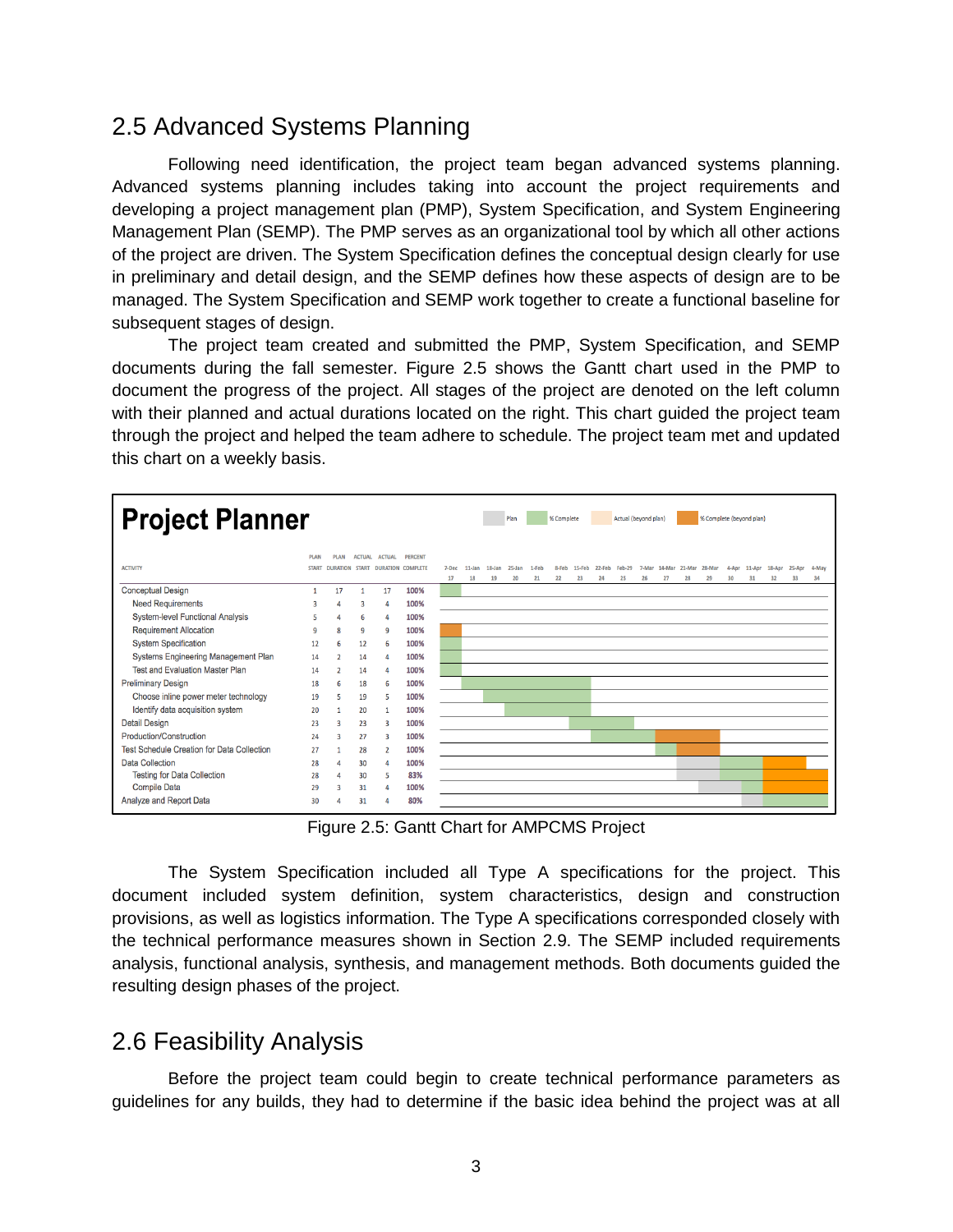feasible. This required a meeting with ORNL personnel to check if there has been a similar project attempted in the past at the MDF. The project team soon learned that EPRI employees actually came to the MDF sometime in 2015 to check the electrical power consumption traits of several of the additive manufacturing machines. Since the EPRI sponsors actually performed a study in the past, the project team decided to emulate their approach, but focus on making the ease of use for the machine to be an important functional parameter.

## 2.7 Operations Requirement Development

This section outlines the AMPCMS Operational Requirements, including a system need summary, mission and performance statement, deployment and distribution methodology, and life cycle vision.

#### 2.7.1 Mission, Performance and Motivators

The mission of the AMPCMS is to deliver a system capable of successfully monitoring, storing, and analyzing the power consumption behavior of MDF additive manufacturing machines during the 3D-printing process. The data collected should be usable for later research. Later research possibilities include linking power consumption data trends to physical material quality characteristics and analyzing life cycle costs associated with additive manufacturing technology.

#### 2.7.2 Deployment, Operational Distribution and Utilization

The AMPCMS will consist of one operable equipment system for use in MDF. The AMPCMS will be used under the jurisdiction of the project team throughout the duration of the University of Tennessee Industrial Engineering senior design capstone course beginning August 2015 and ending on May 14, 2016. The project team worked jointly under the supervision of the University of Tennessee Industrial Engineering Department and MDF. In May 2016, the ownership and operation of AMPCMS will transfer to the Manufacturing Demonstration Facility.

#### 2.7.3 Life Cycle

Due to the research and development nature of the AMPCMS, the life cycle horizon is indeterminable. However, the project team plans for the system to be usable for a minimum of two years. With additive manufacturing technology rapidly evolving, it is difficult to determine if the system will remain adequate for future machines.

## 2.8 Maintenance and Support Requirement Analysis

In order for systems engineering to be fully beneficial, it is crucial to analyze all components of the system; it is important to define the maintenance and support requirements for each element of the system to ensure the correct function over the lifecycle. The original design of the AMPCMS was composed of non-integrated custom parts present in excess stock at the MDF facility, which would make repairs more manageable due to the presence of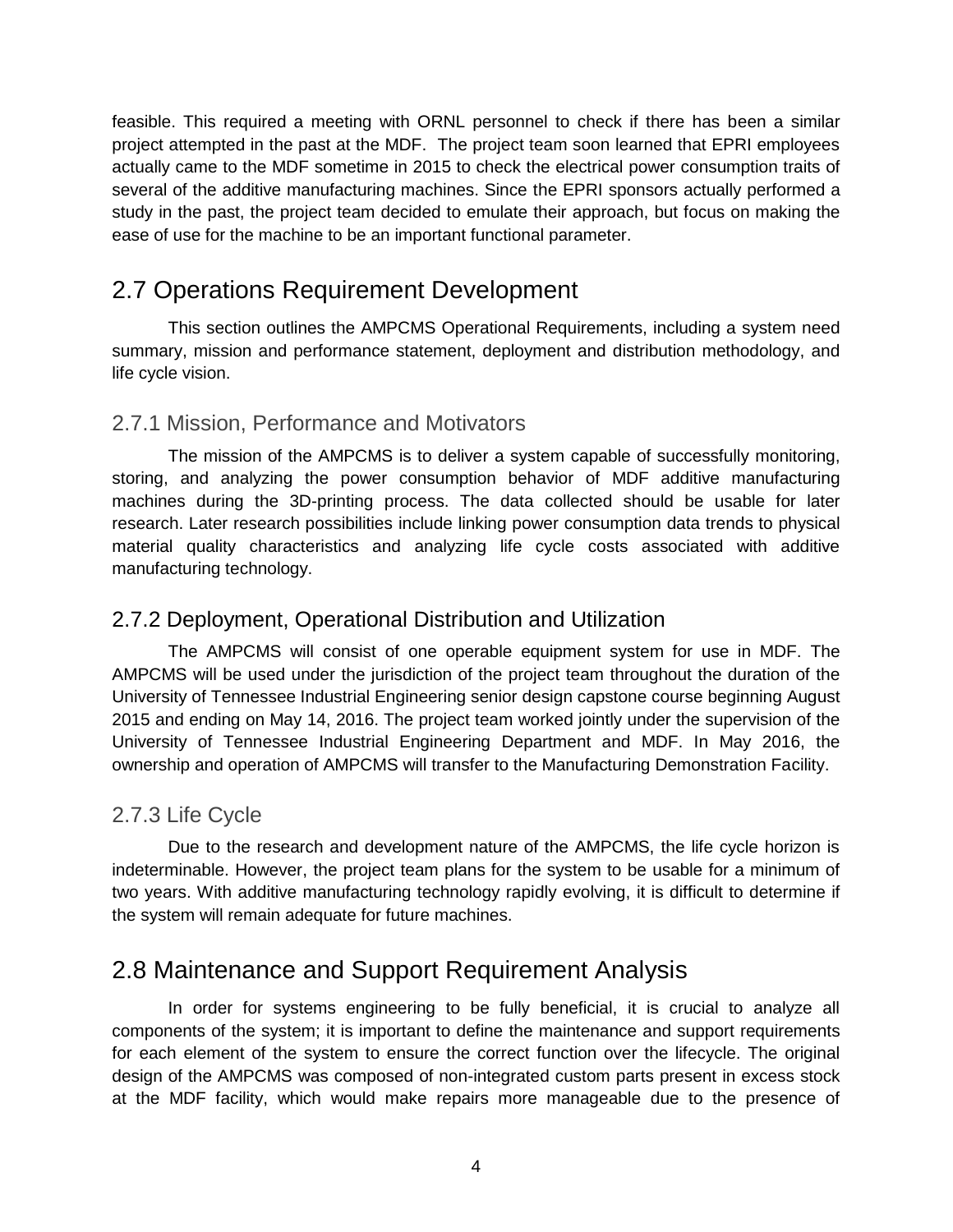redundant parts, but due to challenges affecting the operability, the team changed the design to its current version.

The current design uses a COTS (commercial-off-the-shelf) Yokogawa CW240. Even though this option is more costly, the current design works with success. To keep the maintainability and support of the system at a low cost, there are still spare parts available for the other components. There are various levels of maintenance that have been considered for the new system, including both corrective and preventive maintenance actions. Corrective actions take place after a problem has surfaced, while preventive maintenance focuses on forecasting problems that have not occurred yet.

In order to fix corrective issues, there are available parts at the MDF facility, and the current staff is also qualified to make small repairs in the order of mechanical and electrical problems. If the problem is within the new Yokogawa system, customer support is available. To sustain an effective collection of data and to avoid downtime, preventive maintenance will be performed every month, and the calibration of the Yokogawa system will be performed by a third-party company every year.

## 2.9 Technical Performance Measures (TPM)

The AMPCMS was evaluated according to the technical performance measures described in Table 1. The Project Team set forth these expectations after deliberating with team members and project sponsors. Table 1 illustrates the TPMs, corresponding metrics, and status of the project compared to these metrics.

| <b>Technical Performance Measure</b>                                                                                   | <b>Ouantitative</b><br><b>Requirement ("Metric")</b>                                               | <b>Status</b>                                                                                                                                                                  |  |  |  |  |  |
|------------------------------------------------------------------------------------------------------------------------|----------------------------------------------------------------------------------------------------|--------------------------------------------------------------------------------------------------------------------------------------------------------------------------------|--|--|--|--|--|
| Operability<br>(number of people required)                                                                             | 1 Person required,<br>no special equipment                                                         |                                                                                                                                                                                |  |  |  |  |  |
| Adaptability<br>(amperage capability)                                                                                  | Able to attach to each<br>power type (for each 3D<br>printer), amperage<br>ranging from 15A to 60A | Internal components are capable of<br>handling full range; external<br>connections would have to be<br>modified, but this is done easily. See<br>Design Features (Section 3.5) |  |  |  |  |  |
| <b>Human Factors</b>                                                                                                   | <b>Certification of Electrical</b><br><b>Safety Officer</b>                                        |                                                                                                                                                                                |  |  |  |  |  |
| Able to endure full print cycle (time)                                                                                 | 5 24-hour days<br>(maximum)                                                                        |                                                                                                                                                                                |  |  |  |  |  |
| Data acquisition rate                                                                                                  | 1 voltage data point per<br>every second                                                           |                                                                                                                                                                                |  |  |  |  |  |
| Calibration and accuracy<br>(compared with all available machine<br>data logs and aggregate power<br>consumption data) | Percent difference shall<br>be less than 0.01%                                                     | The data had been validated to our<br>best ability at this time; this is<br>explained in more detail in the Test,<br>Evaluation, and Validation section                        |  |  |  |  |  |

Table 2.9: Technical Performance Measures and Status for AMPCMS Project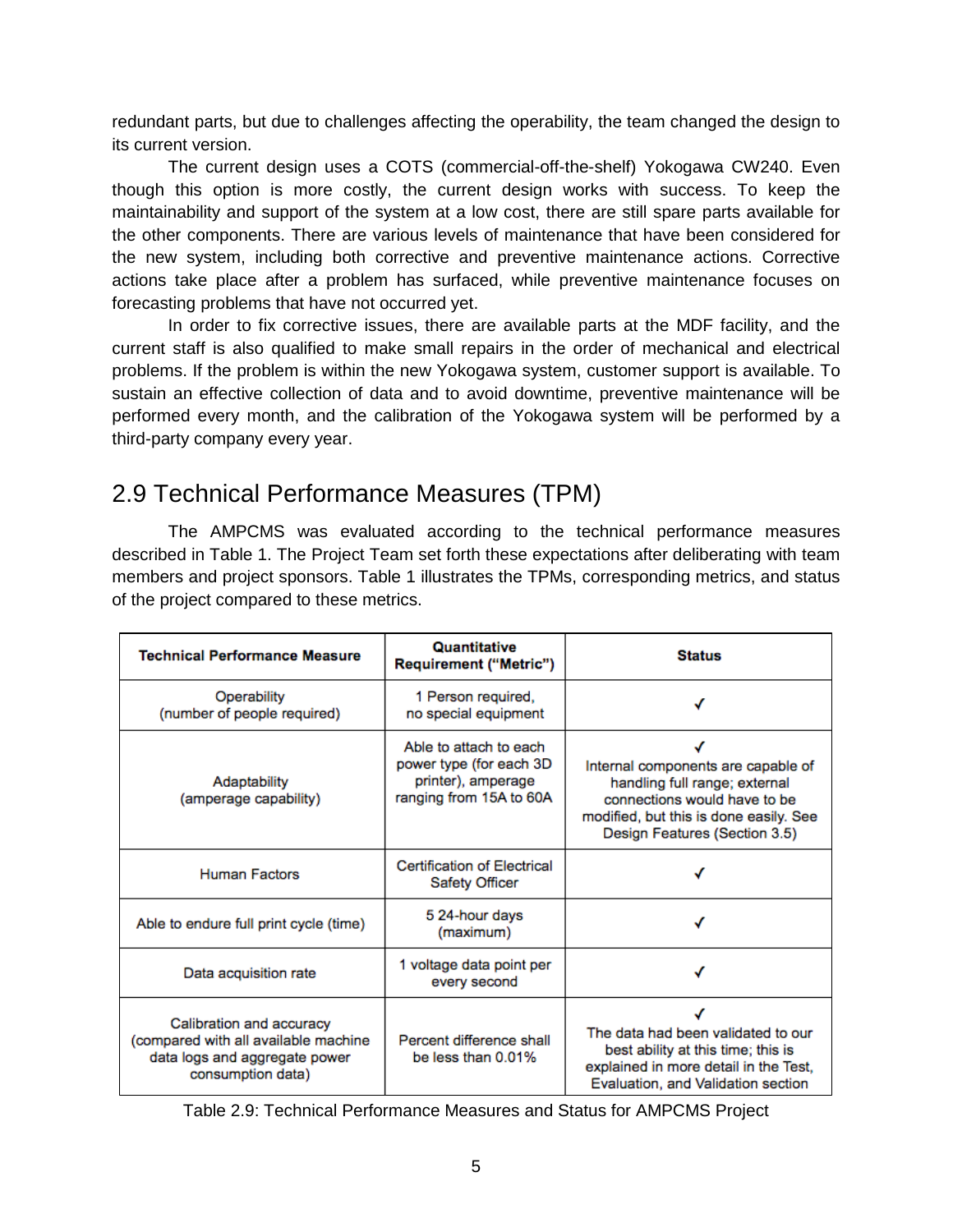The project team created a house of quality to compare these TPMs with customer expectations and wants. The house of quality was used to gage customer interest level for the measurements and to determine which measurements were the most important. The house of quality is shown in Figure 2.9. This figure illustrates how safety was most important to the customer, followed by operability and adaptability, data acquisition, and efficiency.



Figure 2.9: House of Quality for AMPCMS Project

## 2.10 Functional Analysis

Once the project team had TPMs to consult, they started work on the functional analysis. The team allocated functions to particular machines, sensors, and processes to meet the aforementioned technical performance measures. The initial design called for LEM CV3-500 voltage sensors and LEM LF 250-5 current flux sensors. There are one of each of the sensors for each of the three phases. These sensors broadcast scaled signals to a National Instruments data acquisition device, which is used by a computer with LabVIEW software to analyze data. The original design can be seen below in Figure 2.10a.

For reasons that are explained in section 2.11 (Trade-Off Analysis), the Project Team decided to change this base design and go with another sensor system. The LEM type sensors were disconnected, but left in the chassis for use in the future. A Yokogawa CW240 clamp on power meter replaces all of the LEM sensors, as it has three pairs of current and voltage sensors. The Yokogawa version of the AMPCMS can be seen below in Figure 2.10b. As can be seen in Figure 2.10c, the functional breakdown to collect data is very straightforward, both for the Project Team and the additive manufacturing operators.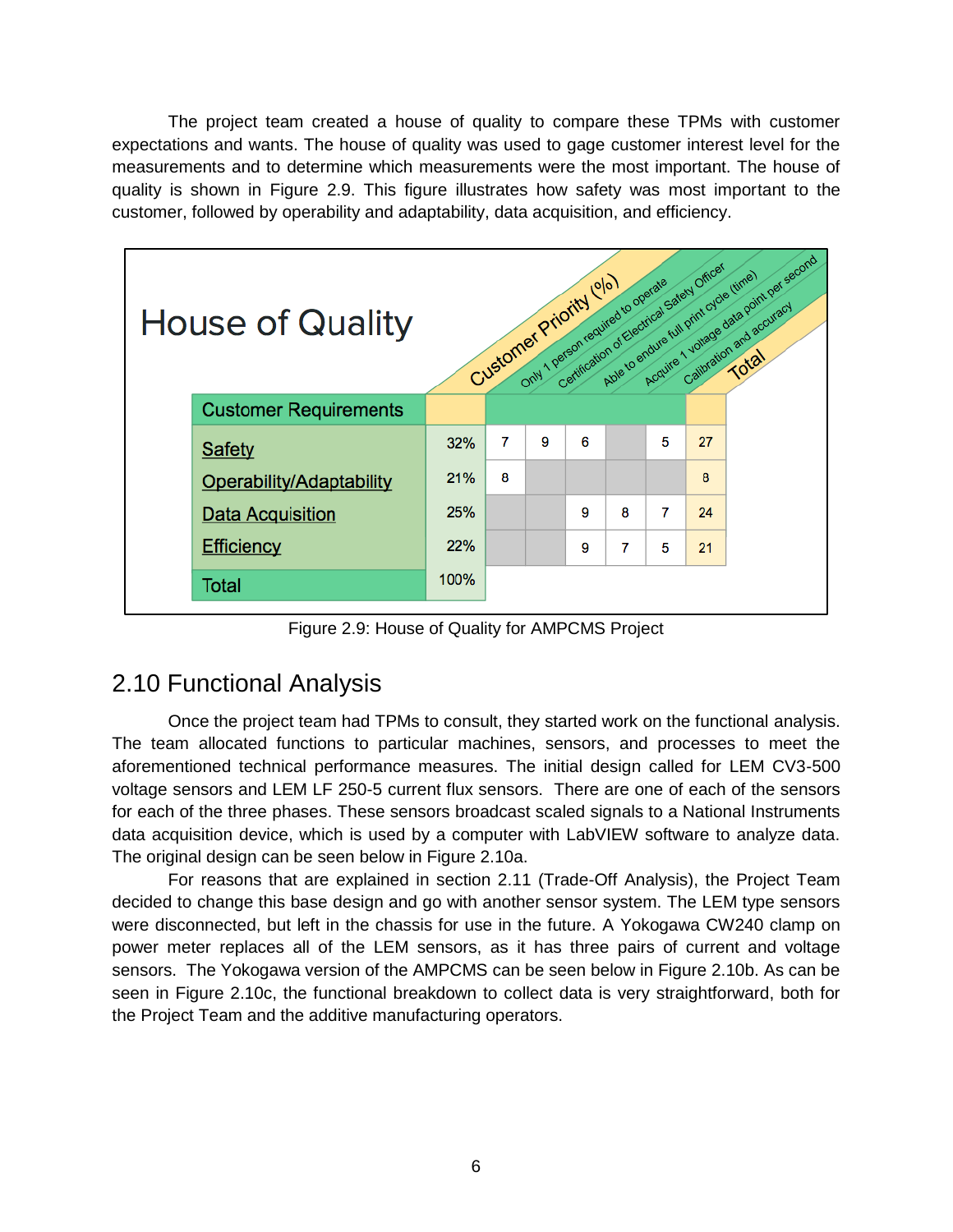

Figure 2.10a: Original AMPCMS Design, Internal Components



Figure 2.10b: Current AMPCMS Design, Internal Components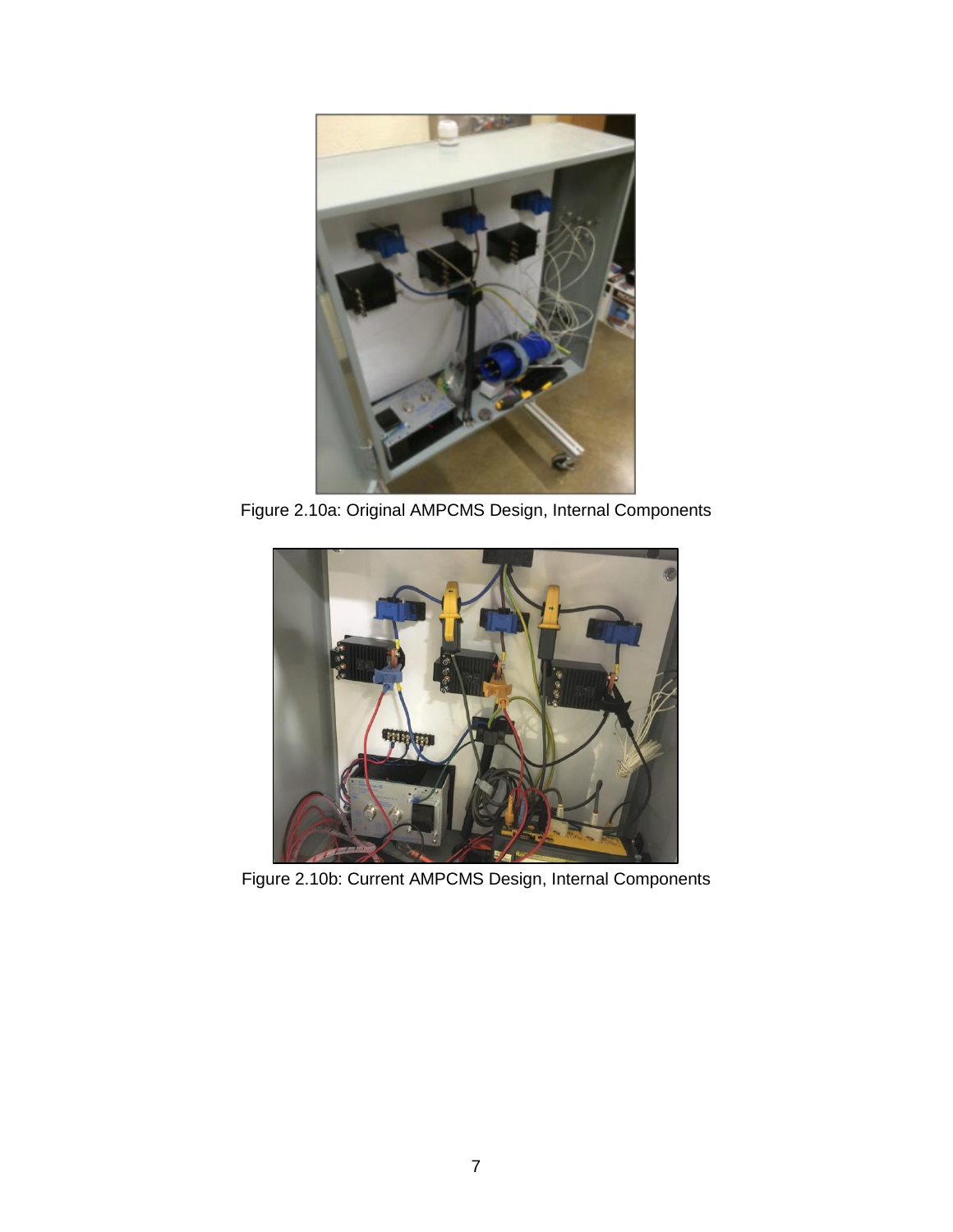

Figure 2.10c: Functional Allocation of AMPCMS, Operational Flow

## 2.11 Conceptual Design Review

The conceptual design review was held at the conclusion of the fall semester. The conceptual design review serves to ensure all stakeholders are in agreement and that transition to later design phases is smooth. Following the review of submitted work, EPRI proposed to the project team to consider a more commercial-off-the-shelf (COTS) type of design concept. The stakeholders felt the team was expending resources on creating content that could be more easily bought. In many ways, this review helped the team shift direction in their approach. Though the team did not fully scrap the original design idea, they began considering options to integrate more COTS items internally in place of existing components. This changed the outcome of the project to be more successful and is further described in Section 3.0.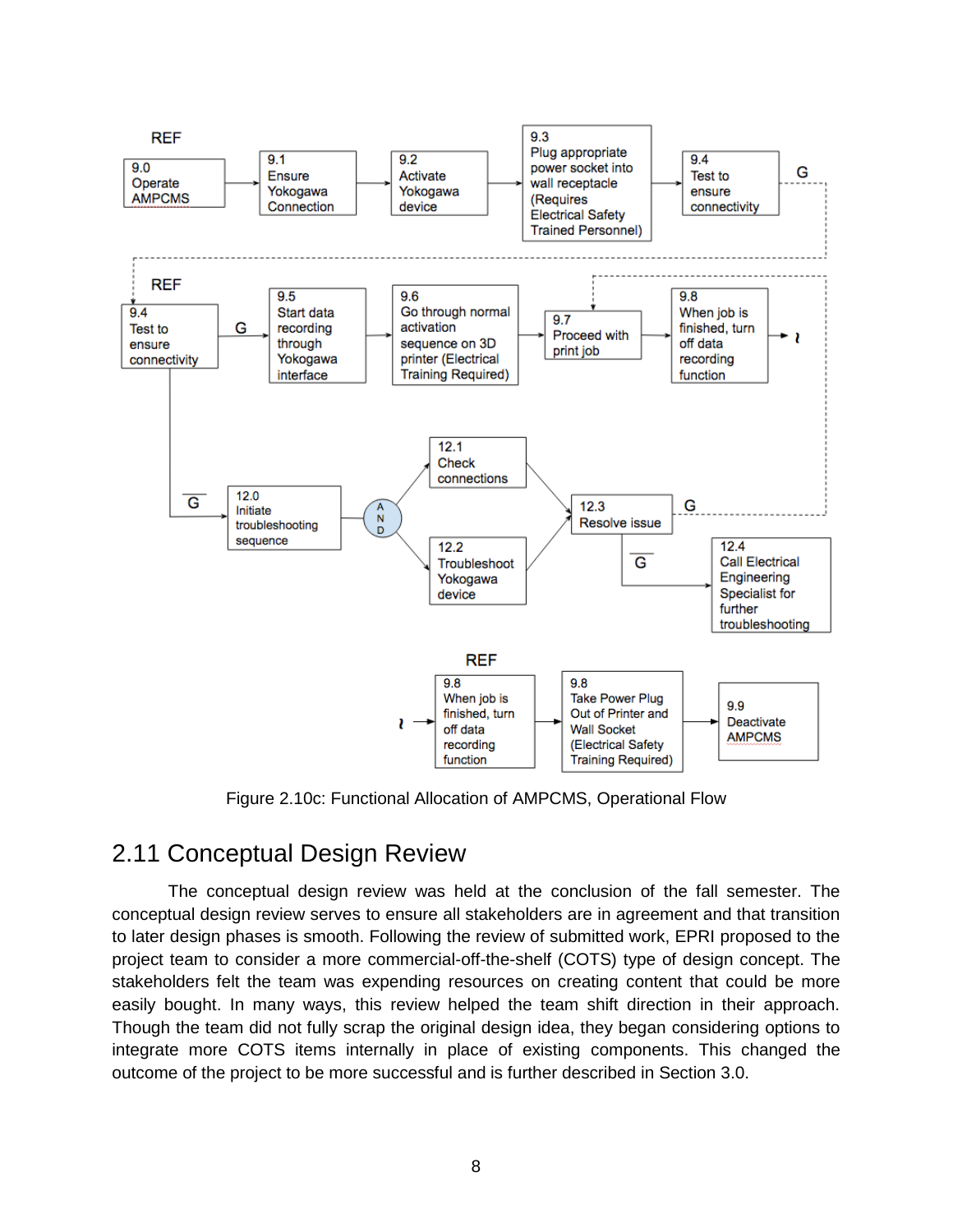## 3.0 Detail Design

#### 3.1 Introduction

The Project Team began working on the detail design phase of the project in January of 2016. Detail design involves trade-off studies, verification of engineering design, production planning, and development of test and evaluation methods. The project team spent approximately half of the spring semester on this phase of the project, continuing throughout the remainder of the semester with the production, construction, and operational use stages. The project team encountered several challenges during the detail design phase of the project, and these challenges as well as the methods used to address this phase of the project are discussed in this section of the report.

### 3.2 Type B-E Specifications

Type B-E specifications were determined during this phase of the project. This required the project team to analyze the system requirements through a top-down approach. The project team decided on the specifications denoted in Appendices B-D. See these appendices for the allotment and explanation of these requirements and their corresponding descriptions.

### 3.3 Trade-Off Studies and Evaluation of Alternatives

After the functional allocation was complete, the Project Team observed that the original build design had inherent flaws in several of the components: The three phase power was flowing as designed, but the current sensors were not correctly reading the current values when initial tests were conducted. This was a major flaw that had to be address, so the Project Team reviewed several different ways to proceed. It was decided to go with a Commercial Off The Shelf (COTS) option: the Yokogawa PW240.

The Yokogawa unit was much more expensive than the previous, non integrated option. It came in at an extra \$1250. The previous iteration was much less expensive, but the team did not think they could repair the malfunctioning current units in time. Therefore, it was decided to leave the non-integrated unit inside the chassis for future use, but to use the Yokogawa exclusively for the time being (Cox).

### 3.4 Future State

With the ease of use and initial success of the Yokogawa controller this method will be used in the future. The initial power monitoring unit was cheaper but with the failure of the unit this design will only be revisited as a backup to the Yokogawa controller. Since the Yokogawa uses clamps to measure voltage and current it is easy to place inside most control panels for data collection. As more data is needed a controller could be placed inside each printer to allow for data collection for every build. This would create a large database that then could be used for life cycle cost, reliability and maintainability, and quality.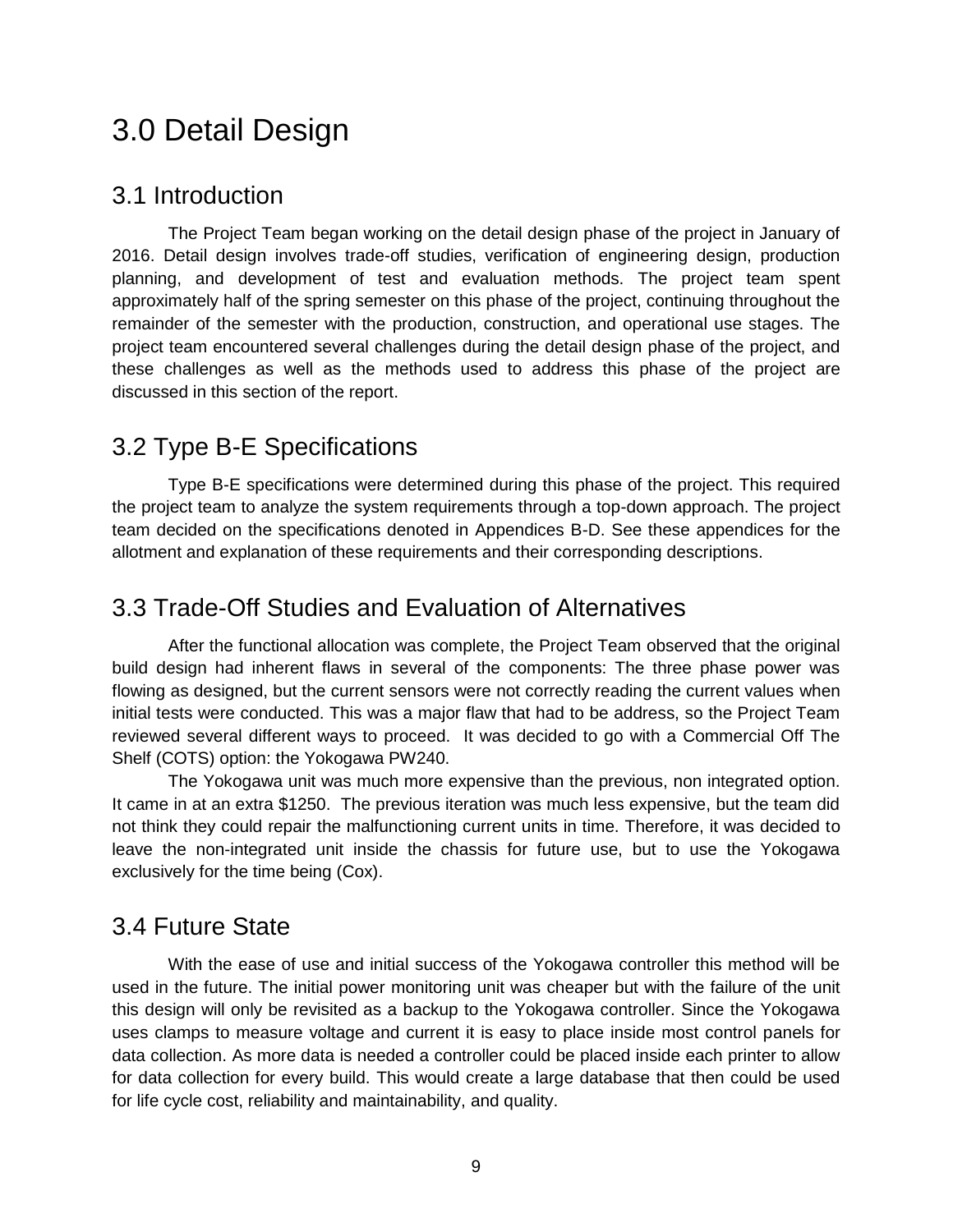#### 3.5 Design Features

The final iteration of the AMPCMS had several useful features for data acquisition and analysis. The Yokogawa power meter easily handled the workload of capturing the three phase power data. Each phase of the power cable had a current and a voltage to record, and the meter automatically calculated power from those values. The data was then stored on a memory card, so that any data could be conveniently moved to a computer for statistical analysis and graphical plotting.

One of the best features of the AMPCMS was that it was very easy and intuitive for 3D printing personnel to connect their printers to the chassis and then the wall receptacle to the chassis. If the plug needs to be changed, for a 30A plug or any other type, then a properly trained electrical professional just has to replace the top and bottom plug with the proper type. This is a straightforward process, and an electrician could change out both plugs in about 15 minutes (Cox).

### 3.6 Economic Analysis

As mentioned earlier, the earlier iteration of the power consumption measurement system was comprised of three units each of the LEM CV 3-500 voltage sensors and the LEM LF 250s current sensors inside of a NEMA X1 enclosure. These sensors would send a scaled signal to a National Instruments data acquisition module. The total cost of this build was \$2500. Since the current sensors of this version were not broadcasting any signals, the team had to go into a different route.

It was decided that while the individual sensor method would be more cost effective, the broken current sensors forced the team to consider other methods. The engineer in charge of the data acquisition found an idle Yokogawa PW 240 three phase power measurement unit that would be perfect for the team's purposes. While the Yokogawa sensor was free for the team to use, cost data was still collected to provide a good estimate of the total cost of the measurement system. The new grand total is \$3670, raising the cost by \$1170.

While this new method was more expensive, the Yokogawa power sensor proved to be extremely reliable, and it met all of the team's data acquisition needs. The team believes that involving the sensor was justified, since it was technically purchased for an earlier project and the sensor was much more reliable than the earlier build. See Appendix A for a detailed bill of materials.

## 3.7 Detail Design Review

The detail design review consisted of interaction between the project team and the project sponsors. Careful consideration was given to the validity of the design and its potential. The trial and error experienced in the iterations of the build process were discussed and explained, and all parties agreed to proceed with the operation of the device as designed. It was emphasized that test, evaluation, and validation were to become the primary focus of the project during the remaining time of the semester.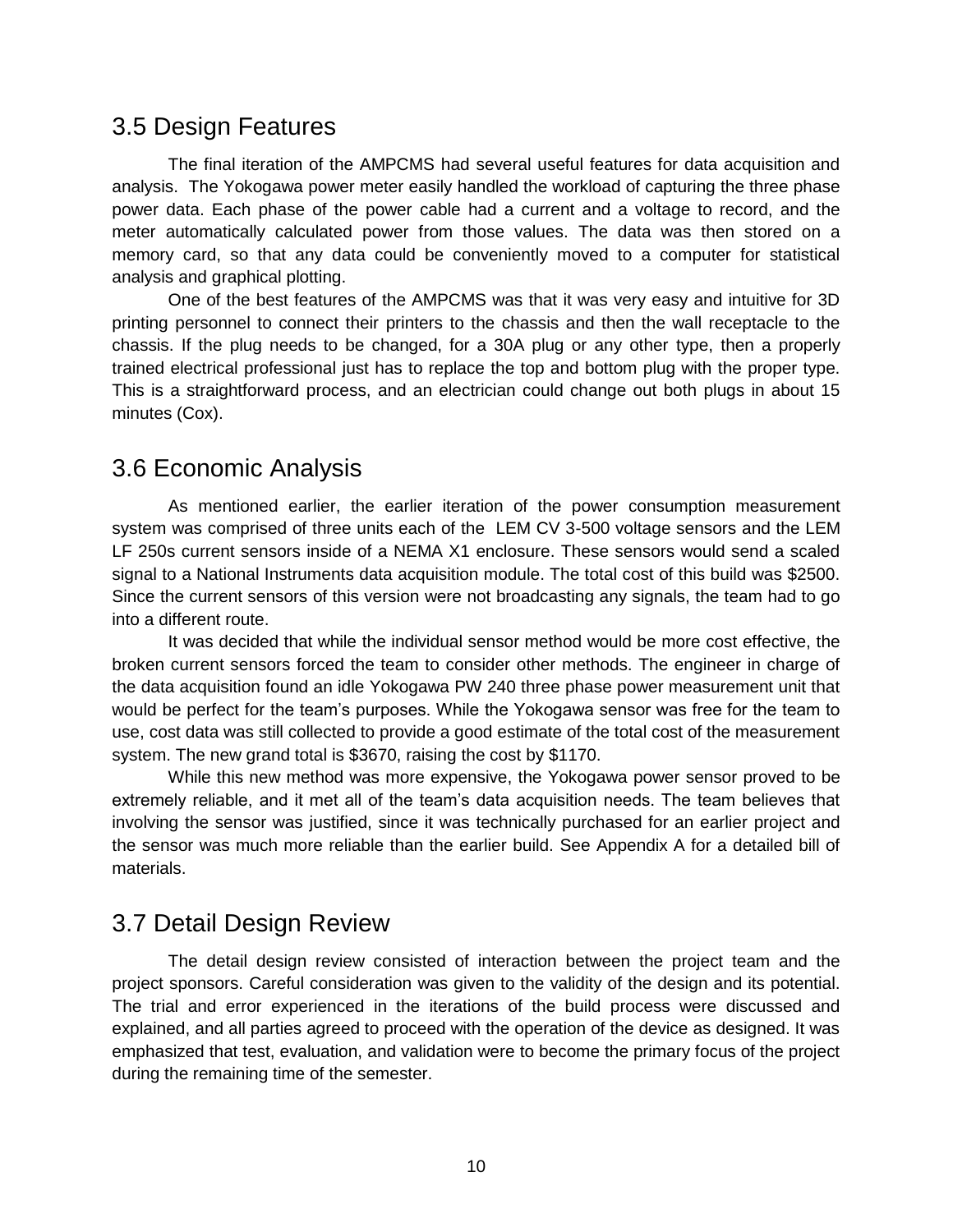## 4.0 Test, Evaluation, and Validation

#### 4.1 Introduction

After the system became fully operational and created its first energy consumption data set, the Project Team was met with an important question: How does the team know that the data the AMPCMS creates is valid in the first place? Since this is a new field in the power monitoring world, the team does not have any literature to double-check any data that is collected. Therefore, the sensors that actually accumulate the information must be reasonably trustworthy with their data acquisition abilities. The team created several guidelines to check any sensor's credibility. These guidelines include external calibration, data checks for anomalies, multiple measurements, and testing a known load.

## 4.2 Validation Methodology

The first method to ensure high data fidelity is regular calibration of all sensor equipment. ORNL has an annual contract with a third party calibration company who expertly calibrates any sensitive data acquisition technology. The lab just had to send the sensors to the calibration lab and they connected it to a certified load. If adjustments were needed, the specialists changed any parameters until the sensor was thoroughly correct in all of its readings. The calibration specialists then placed a large sticker over the casing separation of the instrument. There is no way to open up a calibrated instrument without destroying the sticker. This shows that the instrument cannot be tampered with and staff not find out about it. The Yokogawa power measurement unit was one of those certified calibrated units, so ORNL staff felt confident it would accurately report the data (Cox).

 However, this calibration did not take into account any possible drops or shocks that the instrument might take on a daily basis. If a strong force knocks the instrument for any reason, the delicate circuitry inside might be compromised. Staff could not tell this just by the state of the calibration sticker, so other methods of validation need to be used.

 Another method to validate the data was to spot check it throughout the process and see is the data actually made sense. In essence, it was a sanity check for the sensor readouts. The team could check the voltage and see if it was running within reason of the proper voltages. For example, if the voltage was supposed to be 270V, then a readout of 277V was well within reason. A voltage of 370V or 70V would raise a red flag about the credibility of our sensor (Cox).

 The next test took place after the data had been collected. The Project Team looked at the individual voltages and current measurements coming off of each of the three phases. They multiplied the two values together and then summed the products to get a cumulative power throughput. Then they compared it to the value the sensor recorded. The two values were identical, coming in at 10.3 kWh. The identical values lead the team to believe that the Yokogawa sensor was correctly reading the power consumption values (Cox).

 The last method to validate the test results would be to connect the Yokogawa to a known load of some sort, like a motor. The motor would be left to run for a period of time, and the measurements taken from the Yokogawa would be compared to the known values taken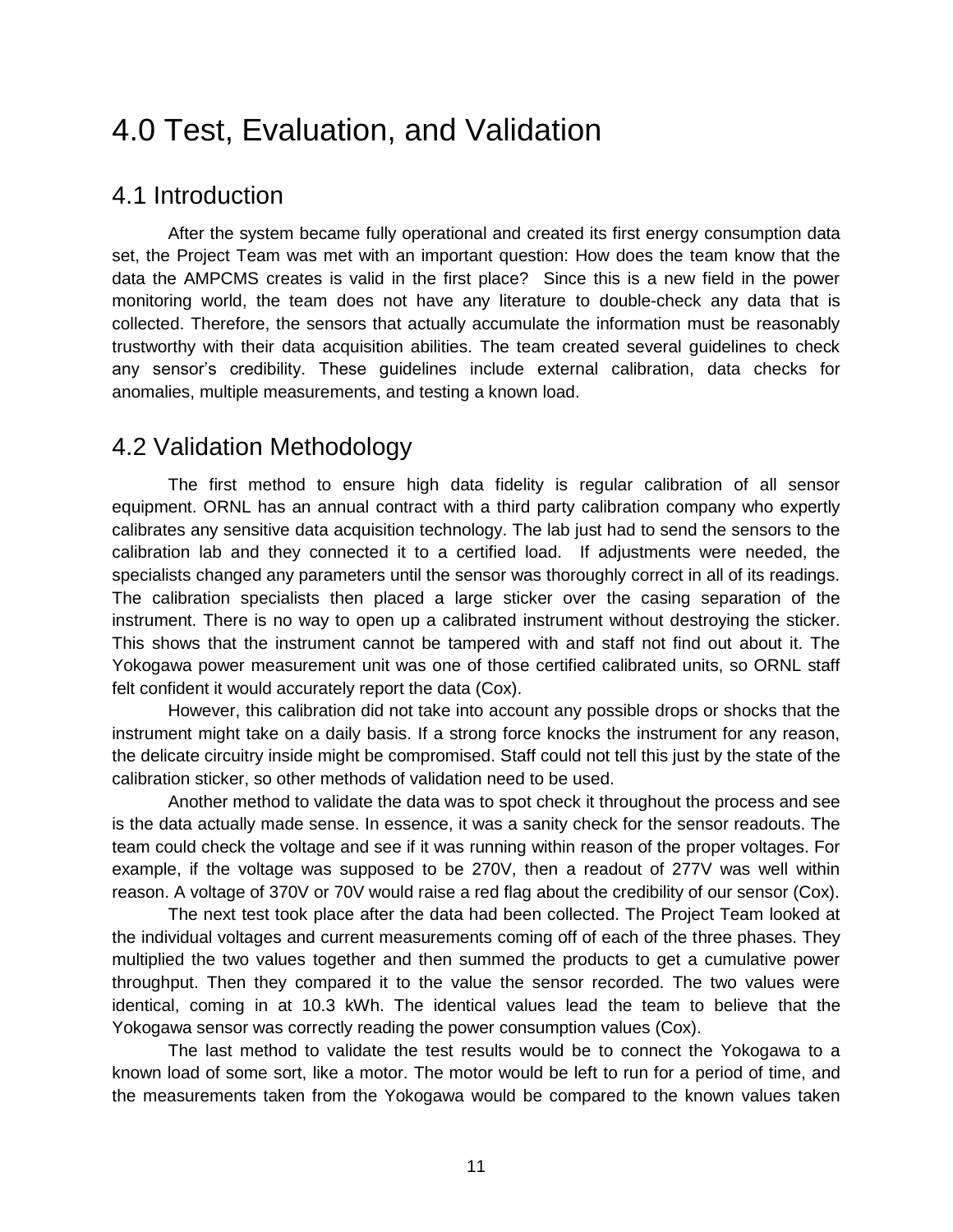from the machine. If there were no discrepancies, the sensor would be credible enough for further testing. The team did not attempt this method, as there was not enough time to find a motor of known capability at the MDF site. The team wants to find a motor in the future to further validate the Yokogawa sensor (Cox).

## 4.3 Conclusion

The team believes the Yokogawa sensor is credible in its function to record voltage, current, and power readings from three phase power supplies. However, further validation of the sensor should always be kept in mind in the spirit of due diligence and continuous improvement.

## 5.0 Analysis of Data

### 5.1 Initial Results

The initial results from the AMPCMS were very interesting. They showed the entire energy consumption data set of an ExOne additive manufacturing machine. This particular ExOne build was a diesel engine valve block, which is shown in Figure 5.1a. It was started on April 18, 2016 at 9:31 AM and ended on April 19 2016 at 6:27 AM. Therefore the total build took around 21 hours. The block was 32.4 pounds of stainless steel. At initial inspection the measurement system did not affect the effectiveness of the printer.



Figure 5.1a: Partial Build of Diesel Engine Valve Block, CAD Drawings

According to the Yokogawa measurement unit, the ExOne build used 10.3 kWh of energy to finish that build. It used an average of 493 W of power of the duration of the build. The max voltages and currents encountered were 208V and 10A, respectively. To put those numbers in context, an average American household uses 911 kWh per month (EIA). Therefore, if this printer ran during an entire month, it would use about as much power as an average household of four.

An interesting trend can be seen in the cumulative kWh plot of the build, which can be seen below in Figure 5.1b. The rate of energy accumulation has a sudden shift, decreasing in intensity. A question some might ask is why did that sudden decrease in energy consumption occur? The change in accumulation makes sense when compared to a plot of the instantaneous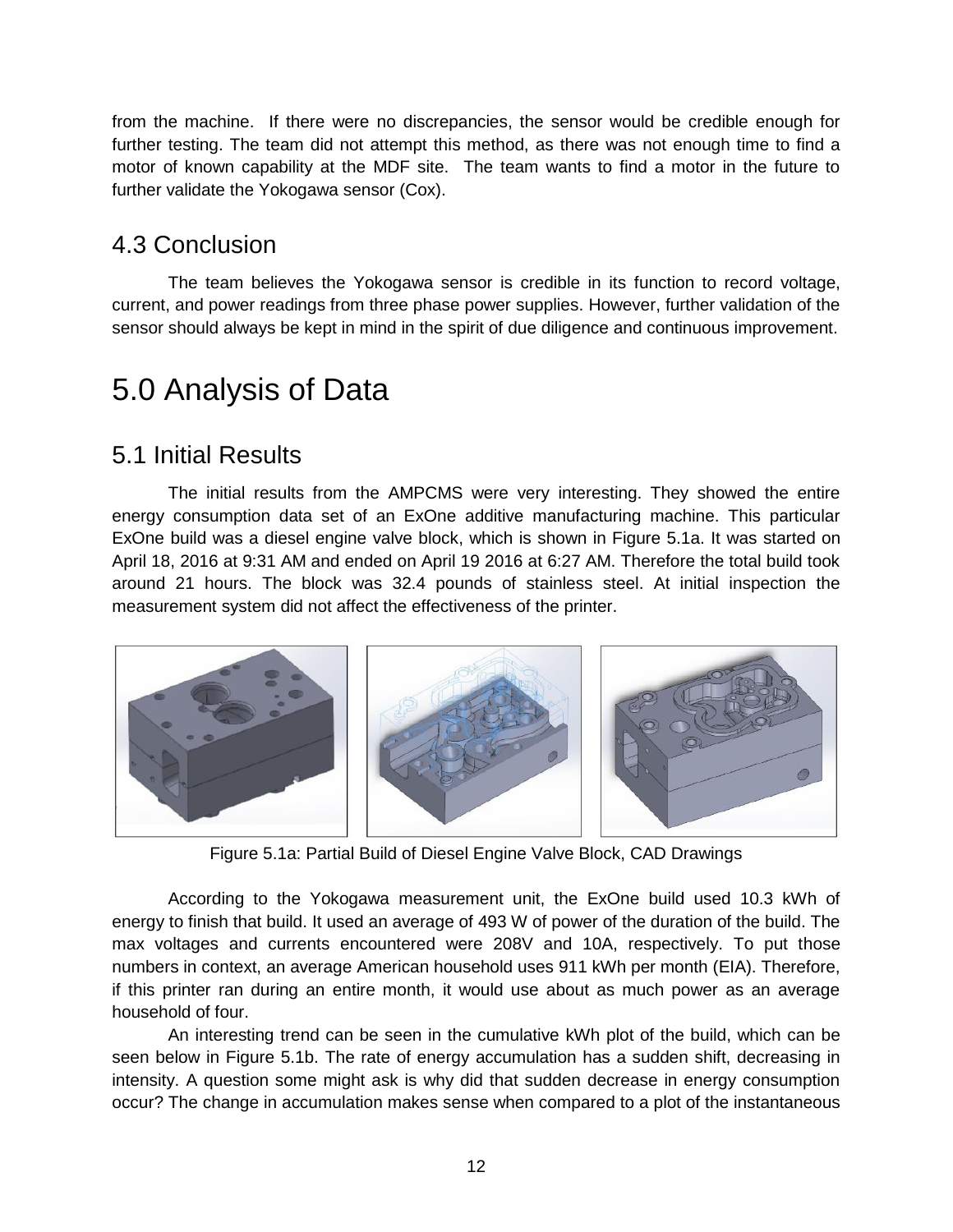power values, which can be seen below in Figure 5.1c. The instantaneous power rates dropped considerably around 6:00 PM on the 18th. Something in the build must have changed to require the power levels to drop that low in relation to the earlier output. A comparison of the log file to the power consumption file would give an idea why the power levels dropped so significantly at that time.







Figure 5.1c: Instantaneous Power Consumption on the ExOne AM Machine for Partial Build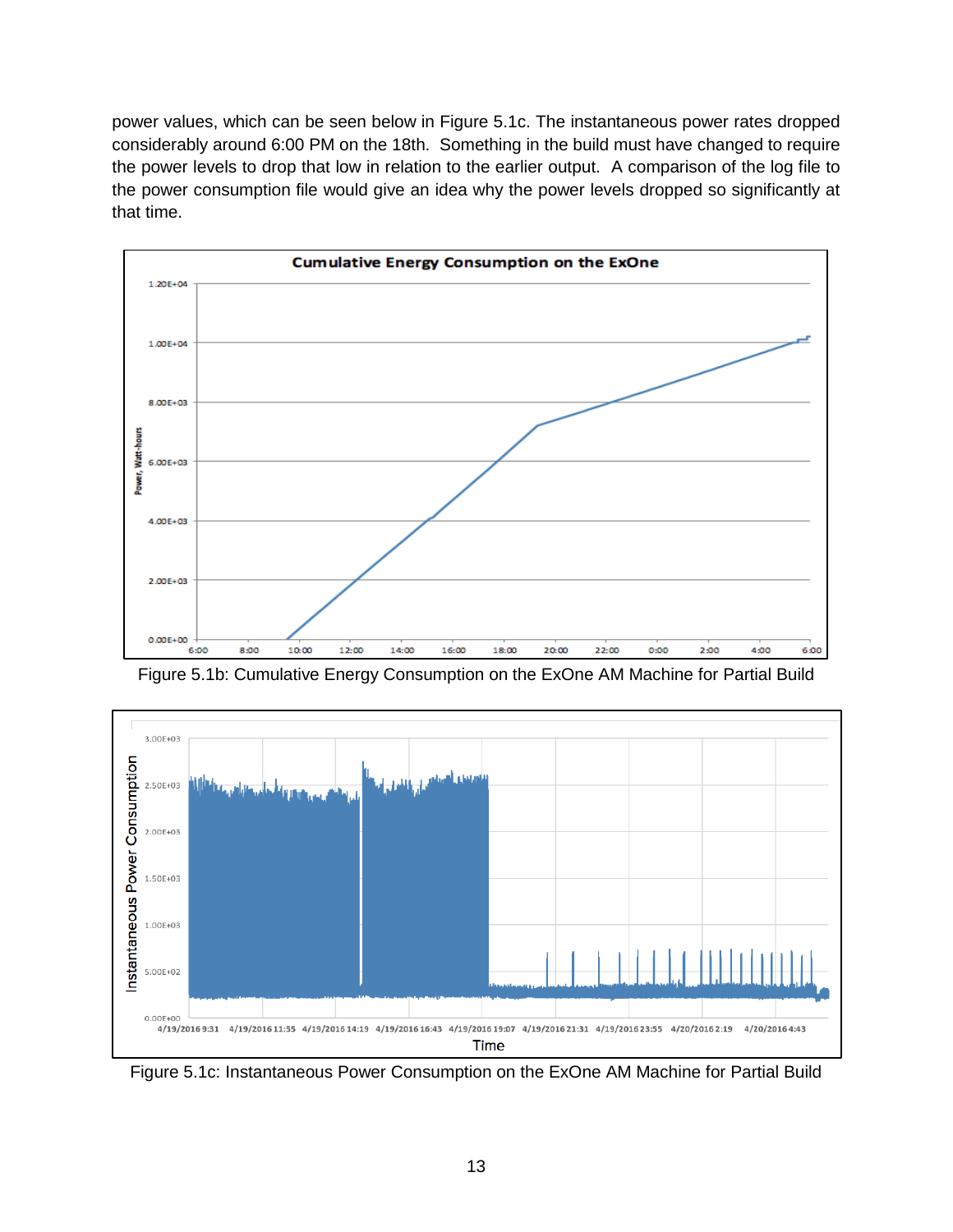## 5.2 Future Testing Scenarios

The AMPCMS has the potential for many other useful tests and experiments at the MDF. One future test that could occur would be to attach the sensor through the power input of the small oven that the ExOne uses to sinter its products. This sintering process strengthen the chemical bonds of the metal materials that are built in the ExOne, and is an essential step that was not measured in the initial data recording session. After the AMPCMS captures this data, operators would have a much better understanding of exactly how much power goes into creating a single part through the ExOne.

Another possible test would be to use the AMPCMS on the A10 additive manufacturing machine. This printer also uses a 60A plug, so the measurement system does not have to be changed in any way for data collection. Late in 2015, EPRI printed a part and measured the power statistics on the A10. If the A10 performed the same build and the AMPCMS recorded the data, then a comparison could be made between the EPRI data and the Project Team's measurement. If there are any significant differences, then the team would have reason to believe that the AMPCMS has serious flaws in its data acquisition abilities.

### 5.3 Opportunities for Improvement

The next round of testing has several opportunities for the AMPCMS to improve its data acquisition mission. The first change that needs to be implemented is creating a quick change mechanism for the top and bottom electrical plugs. This will allow non electrical trained personnel to change the plugs, cutting down the downtime required to change the plug types. Of course, electrical work qualified personnel still have to connect to the wall receptacle and activate the device.

Another improvement would be to fix whatever is prohibiting the non integrated current modules from sending out a current signal. If this problem was fixed, it would give the AMPCMS a degree of redundancy, which will increase its overall reliability.

## 6.0 Thanks

The Senior Design Project Team would like to express our appreciation to the people that made this project possible. Thanks to Drs. Jin and Kobza for providing instruction and advice throughout the duration of the project. Thanks to Nelson Granda-Marulanda for dealing with our day to day problems, ideas, and concerns. Thanks to Daryl Cox for building an excellent power measurement system and providing the team with the finer points of high voltage power measurement. Finally, thanks to Baskar Vairamohan and EPRI for funding the project.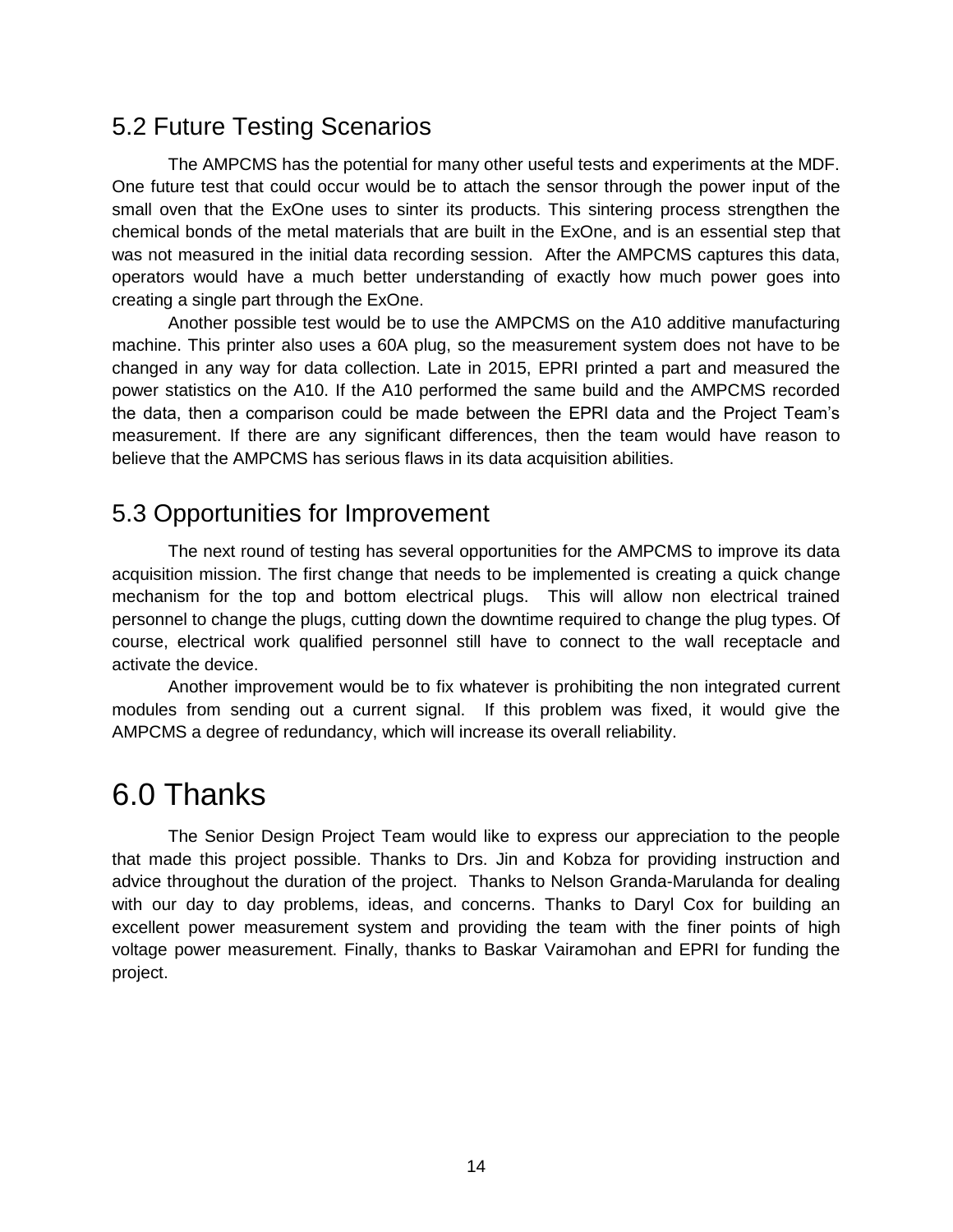## 7.0 References

- Blanchard, Benjamin S., and W. J. Fabrycky. *Systems Engineering and Analysis*. Boston: Prentice Hall, 2011. Print.
- Cox, Daryl. Discussion On The Additive Manufacturing Power Consumption Measurement System. 2016. In person.
- Huang, Runze and Matthew Riddle. "Energy And Emissions Saving Potential Of Additive Manufacturing: The Case Of Lightweight Aircraft Components". *ORNL*. N.p., 2015. Web. 4 May 2016.
- "How Much Electricity Does An American Home Use? FAQ U.S. Energy Information Administration (EIA)". *Eia.gov*. N.p., 2016. Web. 4 May 2016.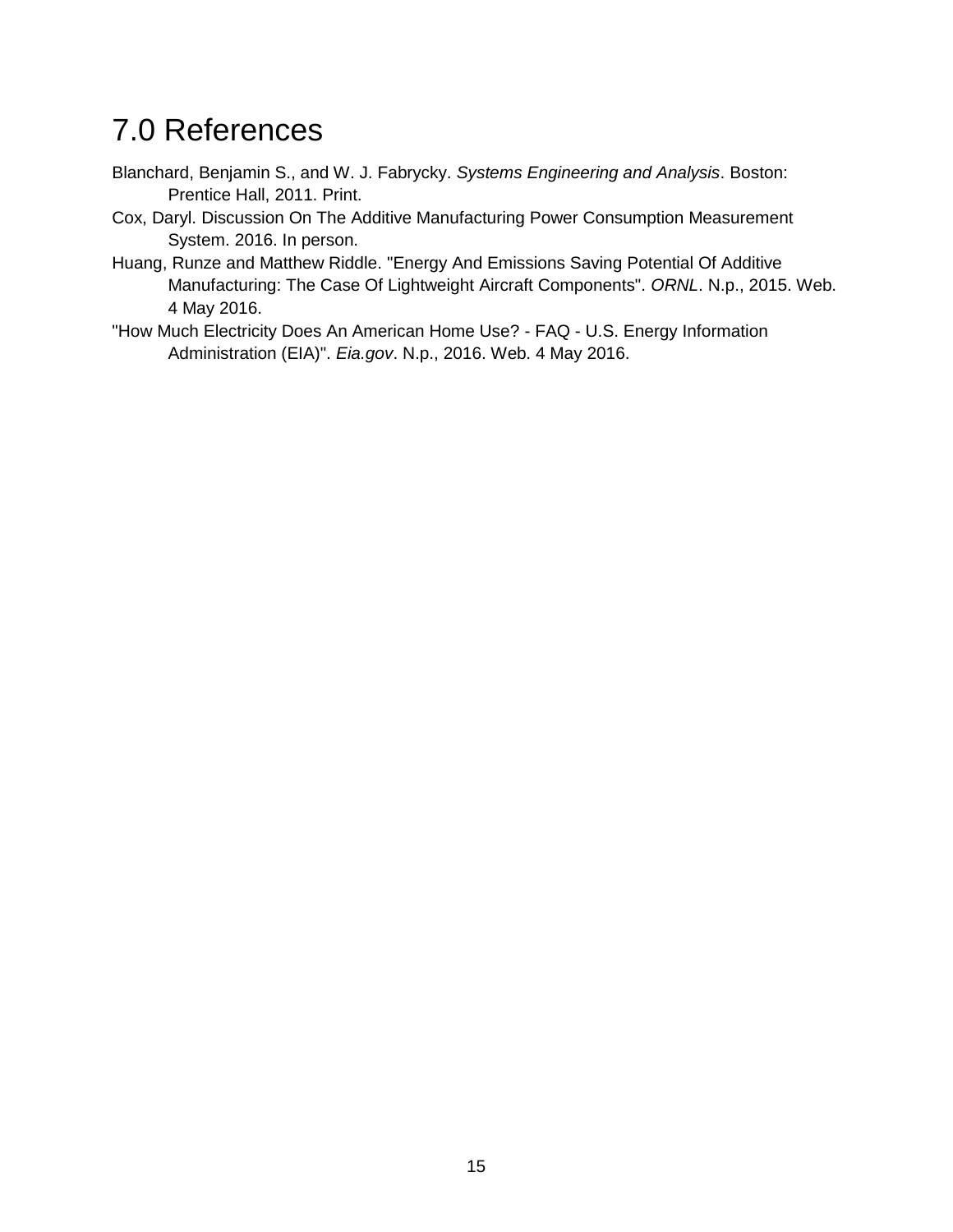# 8.0 Appendix

## 8.1 Appendix A: Bill of Materials

| Part #  | Model                 | <b>Description</b>                  | Qty            | Unit     | Price (est)       | Source          |
|---------|-----------------------|-------------------------------------|----------------|----------|-------------------|-----------------|
| 779013- | NI 9201 with Screw    | NI 9201 Screw Term, +/-10 V, 12-    |                |          |                   | National        |
| 01      | Terminals             | Bit, 500 kS/s, 8-Ch Al Module       | 1              | ea       | \$416.00          | Instruments     |
| 782715- |                       | NI 9927, Strain Relief and Operator |                |          |                   | National        |
| 01      | NI 9927 Strain relief | Protection                          | 1              | ea       | \$30.00           | Instruments     |
| 781157- |                       | cDAQ-9174, CompactDAQ chassis       |                |          |                   | National        |
| 01      | cDAQ-9174             | (4 slot USB)                        | 1              | ea       | \$800.00          | Instruments     |
| 763000- | <b>United States</b>  | Power Cord, AC, U.S., 120 VAC,      |                |          |                   | National        |
| 01      | <b>120VAC</b>         | 2.3 meters                          | 1              | ea       | \$9.00            | Instruments     |
| 779473- | NI 9901 Desktop       |                                     |                |          |                   | National        |
| 01      | <b>Mounting Kit</b>   | NI 9901 Desktop Mounting Kit        | 1              | ea       | \$53.00           | Instruments     |
| 93365A1 | <b>Brass heat-set</b> |                                     |                | pack     |                   |                 |
| 42      | insert; 8-32 X 0.312" |                                     | 1              | (50)     | \$14.25           | <b>McMaster</b> |
|         |                       | Insert Tip for Soldering Iron,      |                |          |                   |                 |
| 92160A1 |                       | Installation Tip, #8 & M4 Internal  |                |          |                   |                 |
| 23      | Insert tip            | Thread                              | 1              | ea       | \$15.02           | <b>McMaster</b> |
| 7662A69 | Soldering Iron        | 40W soldering iron for installing   |                |          |                   |                 |
| 6       |                       | heat-set inserts                    | 1              | ea       | \$26.36           | <b>McMaster</b> |
| 97763A1 |                       | Black-Oxide 18-8 Stainless Steel;   |                |          |                   |                 |
| 77      | Cap screw             | 8-32 X 3/8";                        | 2              | box (50) | \$5.53            | <b>McMaster</b> |
| 96765A1 |                       | Black-Oxide 18-8 Stainless Steel;   |                | box      |                   |                 |
| 20      | Washer                | No. 8; 0.375 OD                     | 1              | (100)    | \$3.87            | <b>McMaster</b> |
| 7561K64 | NEMA 1 enclosure      | 24X24X8                             | 1              | ea       | \$246.45          | McMaster        |
| 7561K35 |                       |                                     |                |          |                   |                 |
| 1       | Panel                 |                                     | 1              | ea       | \$57.26           | <b>McMaster</b> |
| 7085K75 |                       | 1.25A; 1/4" diameter glass tube;    |                |          |                   |                 |
|         | Fuse                  | 3AG; Fast Acting                    | 1              | pkg (5)  | \$2.72            | <b>McMaster</b> |
|         |                       | TERMINAL, RING TONGUE, #8,          |                |          |                   |                 |
| 51864-1 | Ring connectors       | CRIMP, BLUE                         | 50             | ea       | \$9.10            | <b>Newark</b>   |
|         |                       | TERMINAL, RING TONGUE, #10,         |                |          |                   |                 |
| 97C6516 | Ring connectors       | CRIMP, BLUE                         | 50             | ea       | \$11.50           | <b>Newark</b>   |
|         |                       |                                     |                |          |                   | Kendall         |
|         | Plug                  | Leviton 460P9-W                     | 1              | ea       | \$240.91          | Electric        |
|         |                       |                                     |                |          |                   | Kendall         |
|         | Receptacle            | Leviton 460R9-W                     | 1              | ea       | \$225.70          | Electric        |
|         | Clamp on Power        |                                     |                |          |                   |                 |
| N/A     | Meter                 | PW240 3 Phase Power Meter           | 1              | ea       | \$1,250.00        | Yokogawa        |
|         | Stand                 | Connectors/Braces                   | $\overline{1}$ | ea       | \$253.15          |                 |
|         |                       |                                     |                |          | Total \$ 3,669.82 |                 |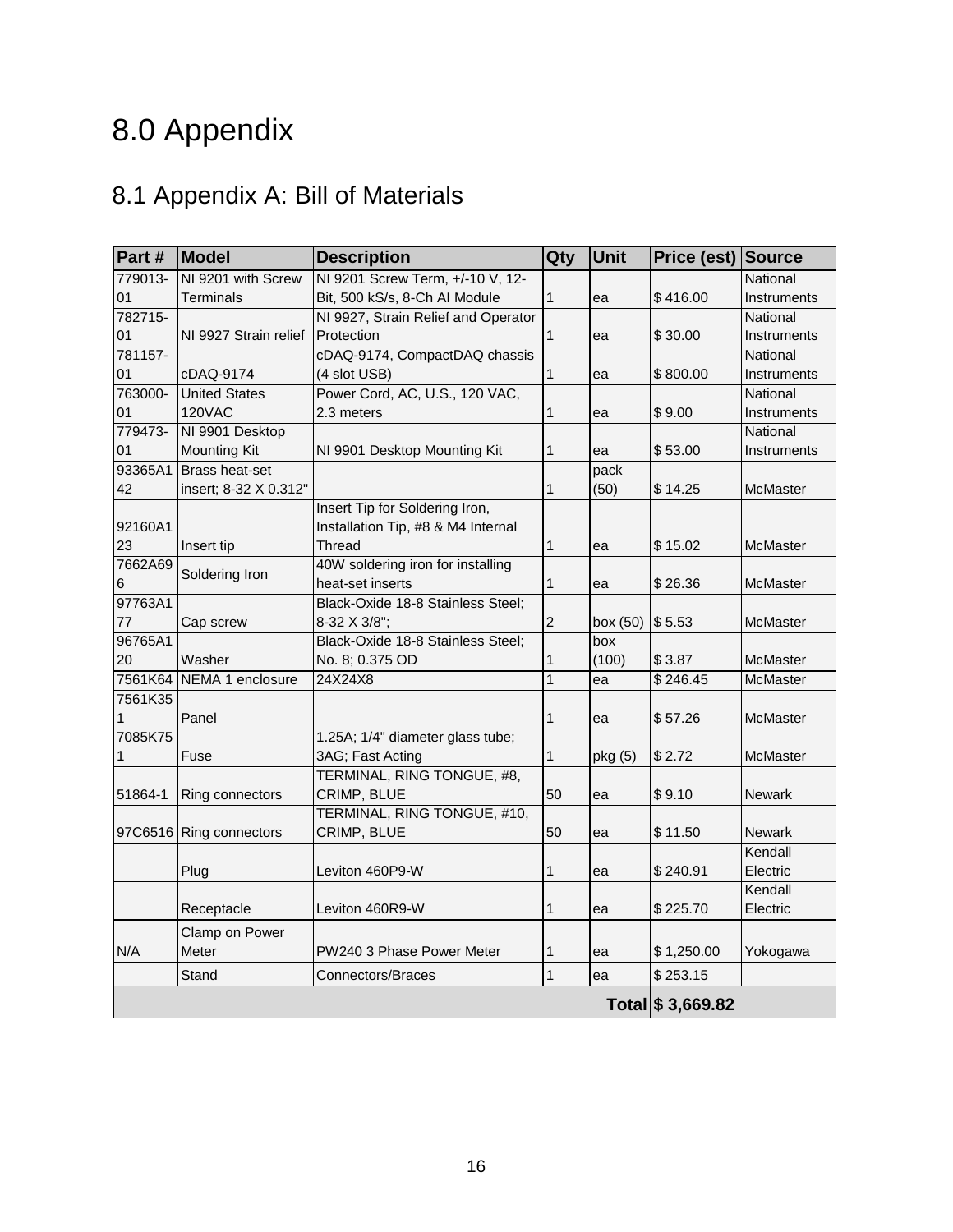## 8.2 Appendix B: Type B Specifications

#### **1.0 Type B Specifications: Development**

1.1 Equipment Specification (Type B)

*1.1.1 Physical Requirements (Unit A)*

The Unit A shall require only one person to operate. The Unit A shall physically connect to the printing device at the point of power intake to measure the amount of power consumed.

#### *1.1.2 Data Acquisition (Unit A)*

The Unit A shall collect and store data in the format of time versus power consumption, with at least one data point acquired per second.

#### *1.1.3 Computer (Unit B)*

The Unit B shall be capable of analyzing the collected data.

#### *1.1.4 Data Storage/Transmission (Unit B)*

The Unit B shall transmit and read the data collected by Unit A.

#### 1.2 Software Specification (Type B)

#### *1.2.1 Analysis Capability (Unit B)*

The software component of the system is used exclusively to manipulate and analyze the statistical data that is recorded on a compact flash disk. The data acquisition is handled by a completely separate unit, the Yokogawa power meter, which then records the data to the compact flash disk.The team uses both Excel and the R programming language to perform statistical analysis on the data. These two software packages can handle extremely large data sets (Excel limits users to just over 1 million rows), so there will not be a memory problem concerning our data sets. The team performs several tests on the data, including Ftests to see if any changes in experiments are significant to the overall outcome. Graphical representation of the data is required to better communicate if there are any trends apparent in the data. R is very well equipped to handle any graphical data, and can export it to any regular medium.

1.3 Test Equipment Specification (Type B)

#### *1.3.1 Data Collection (Unit A)*

The Yokogawa power meter records instantaneous voltage and current values. Therefore, power can be found using a simple calculation. Also, the data is saved with a corresponding time stamp. This instrument records the data every second, giving the team more than enough samples for tests. The meter saves the data on a compact flash disk, so a special adapter is needed for a modern computer to read the information saved within.

#### *1.3.1 Data Comparison for Validation*

This is covered in the Test and Evaluation (Section 4.0) of the final report.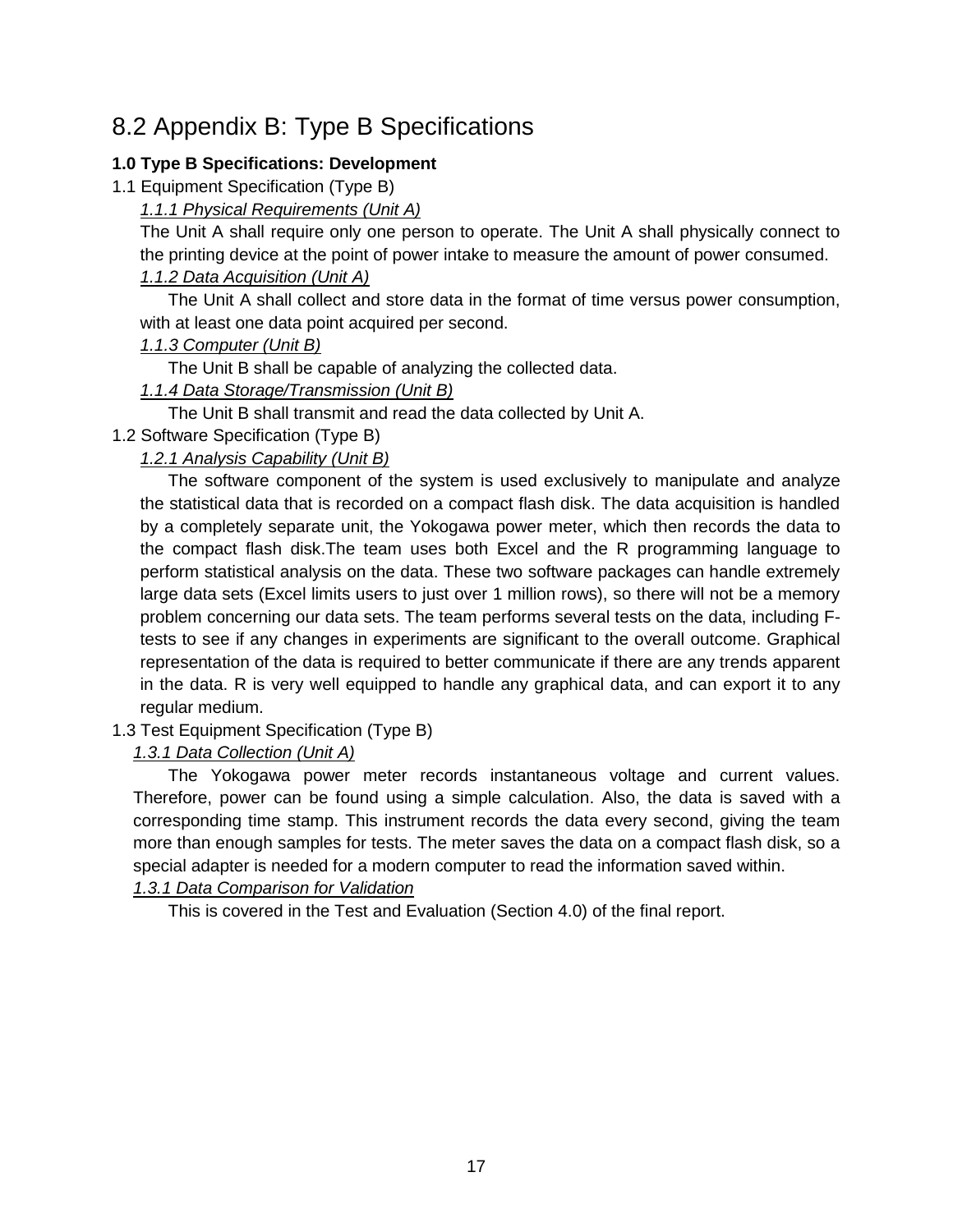## 8.3 Appendix C: Type C Specifications

#### **2.0 Type C Specifications: Product**

#### *2.1 Outer Box Parts Specification (Unit A) (Type C)*

The outer box has to be UL listed, a NEMA 1 enclosure from McMaster meets this requirement with a cost of \$246.45. A Leviton 460P9-W plug and a 460R9-W receptacle are needed for the connections, these plugs are capable of 60A and 250V at a cost of \$240.91 and \$225.70 respectively. The corresponding power cord is a US 120VAC at 2.3 m at a cost of \$9.00. The stand is made from 80/20 with the necessary hardware has a cost of \$253.15. *2.2 Inner Box Parts Specification (Unit A) (Type C)*

#### All inner box components must be UL listed. For internal power 2 linear power supplies are needed with +/- 15V and 1.5A capability at a total cost of \$82.00. Six panel mount BNCs with a total cost of \$18.08. Three burden resistors are needed at a cost of \$54.14. A 10µF with a tantalum electrolyte at 15V cost \$11.76 for 6. Three voltage and five current transducers are needed for a cost of \$1,290.00 and \$350.00 respectively. The Yokogawa CW240 power meter was determined the best method for tracking power consumption data because of its reliability. The Yokogawa costs \$1250.00 retail. Other methods attempted by the team did not produce usable data; therefore, the Yokogawa was the feasible choice.

#### *2.3 Computer Product Specification (Unit B) (Type C)*

The team requires a typical workstation computer, with at least 2GB of memory, a 32GB hard drive, and a respectable processor. Office Suite software should be a free download from the university Servers. The team recommends purchase of a laptop for use in this project and future senior design projects of similar caliber.

#### *2.4 Computer Programs Specification (Unit B) (Type C)*

The computer should have several software packages installed. The most important individual packages are the Microsoft Office Suite and the R language package. Microsoft Office can be downloaded for free from the university servers, while R is open source and free to download from the Internet. These two packages will provide all of the utilities needed by our experiment's computer.

#### *2.5 Data Transmission Specification with Card Reader (Unit B) (Type C)*

The Yokogawa power meter measures the voltage and current of the 3D printer's power input, and saves the data to a compact flash disk. In order for a computer to analyze the data, it needs a compact flash disk reader, which are not usually built into modern laptops. This is simple to work around, since compact flash to USB adapters are inexpensive. This item was requested for purchase by the department.